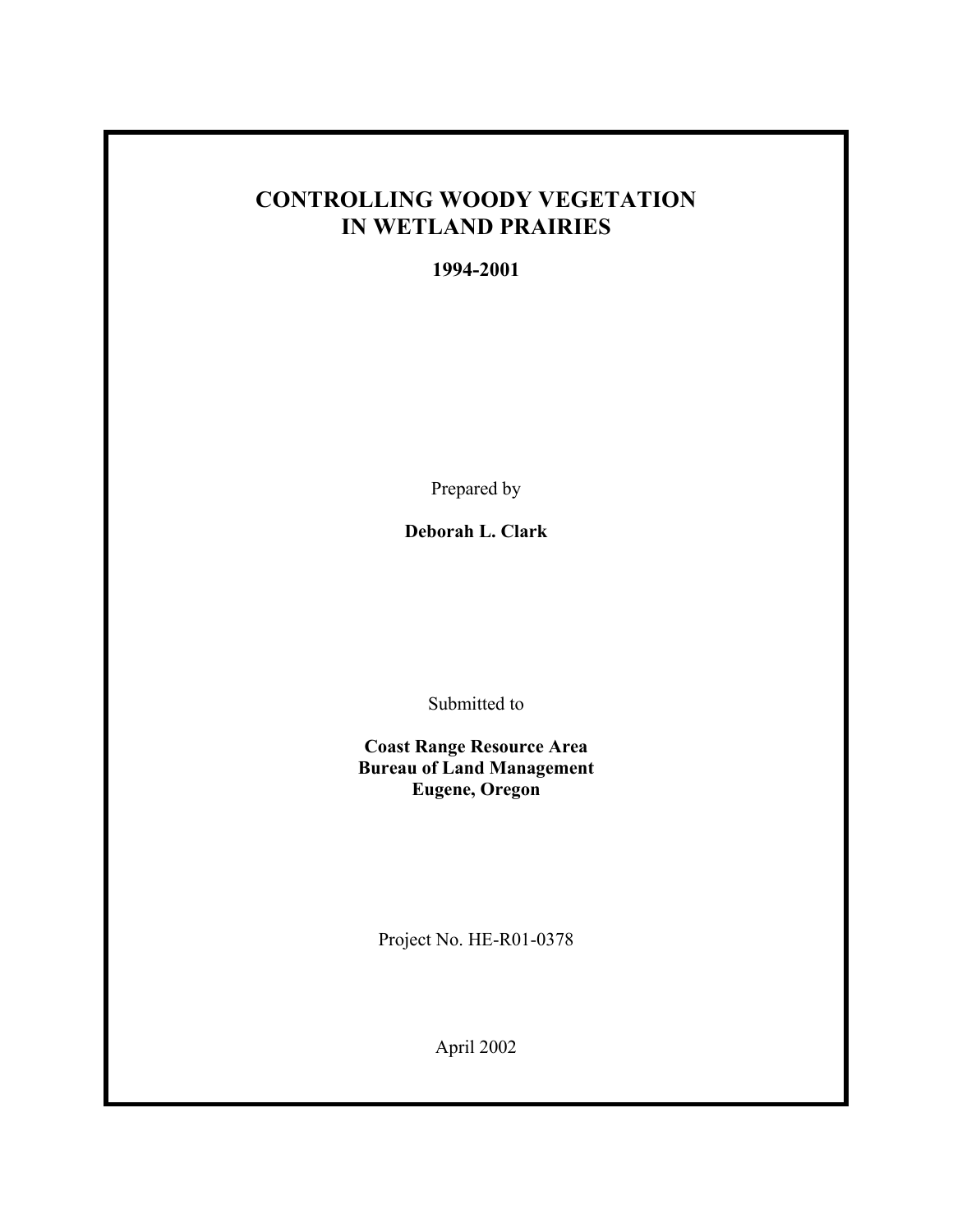# **SUMMARY**

Wetland prairies of the Willamette Valley, among the rarest of Oregon's ecosystems, are threatened by invasion of woody species and non-native pest species. Because fire has been important in maintaining Willamette Valley prairies for at least 1000 years, prescribed burning is a top choice of managers for preventing encroachment of woody species. However, the effects of prescribed burning on present day wetland prairie communities, with their mix of native and non-native species, are not clear. Moreover, because strict governmental requirements for smoke management hinder prescribed burning, natural-area managers are considering alternatives to fire, like mowing and hand-removal of woody plants.

 The present study explored the ecological interactions of a wetland prairie by experimentally testing the responses of burning, hand-removal of woody species, and mowing with removal of cut material on woody plants and key native and non-native grasses and forbs. We evaluated these perturbations for their effectiveness in meeting management objectives of reducing abundance of woody species, reducing or preventing an increase in abundance of nonnative pest species, and increasing or at least maintaining native species' abundance. After four treatments periods (1994, 1996, 1998, and 2000) the following patterns emerged:

- *Woody species* Burning and hand-removal of woody plants every two years consistently decreased the cover of woody species, even with a gradual increase in the controls to over double 1994 levels. The change in woody cover after mowing with removal of cut material was not significantly different from that in the control. As woody plant cover decreased, plant mortality increased, indicating that treatments influenced woody plant cover at least partially through changes in survival.
- *Native herbaceous species* None of the treatments had a significant effect after four treatment periods on the proportional change in cover or in number of inflorescences of *Deschampsia cespitosa*, although the change in number of inflorescences was consistently less than that in the control, including a significant decrease with burning in 1997. As a group, native graminoid species showed no significant differences in flowering response to treatments during any of the four treatment periods. However, burning and mowing consistently promoted flowering of *Juncus tenuis*. The cover of native forbs as a group was not significantly different from that of the control, with the exception of 1997, where cover increased with burning and hand-removal. Even though native forbs as a group have generally not shown significant differences, individual native forb species have shown positive responses to treatments: *Sidalcea cusickii*, spp. *purpurea*, *Eriophyllum lanatum*, and *Sisyrinchium idahoensis*.
- *Non-native herbaceous species* Both hand-removal and mowing promoted flowering of non-native graminoids as a group. In contrast, burning maintained levels of flowering of non-native graminoids similar to that of the controls. Cover of non-native forbs as a group showed no significant treatment differences except for 1997, in which significant reductions in cover occurred after burning and hand-removal.

The results to date show that prescribed burning is the best option of the three tested management treatments for achieving the restoration goals for native wetland prairies. Because mowing with removal of cut material was ineffective in reducing woody cover and tended to promote non-native herbaceous species, this treatment should be avoided.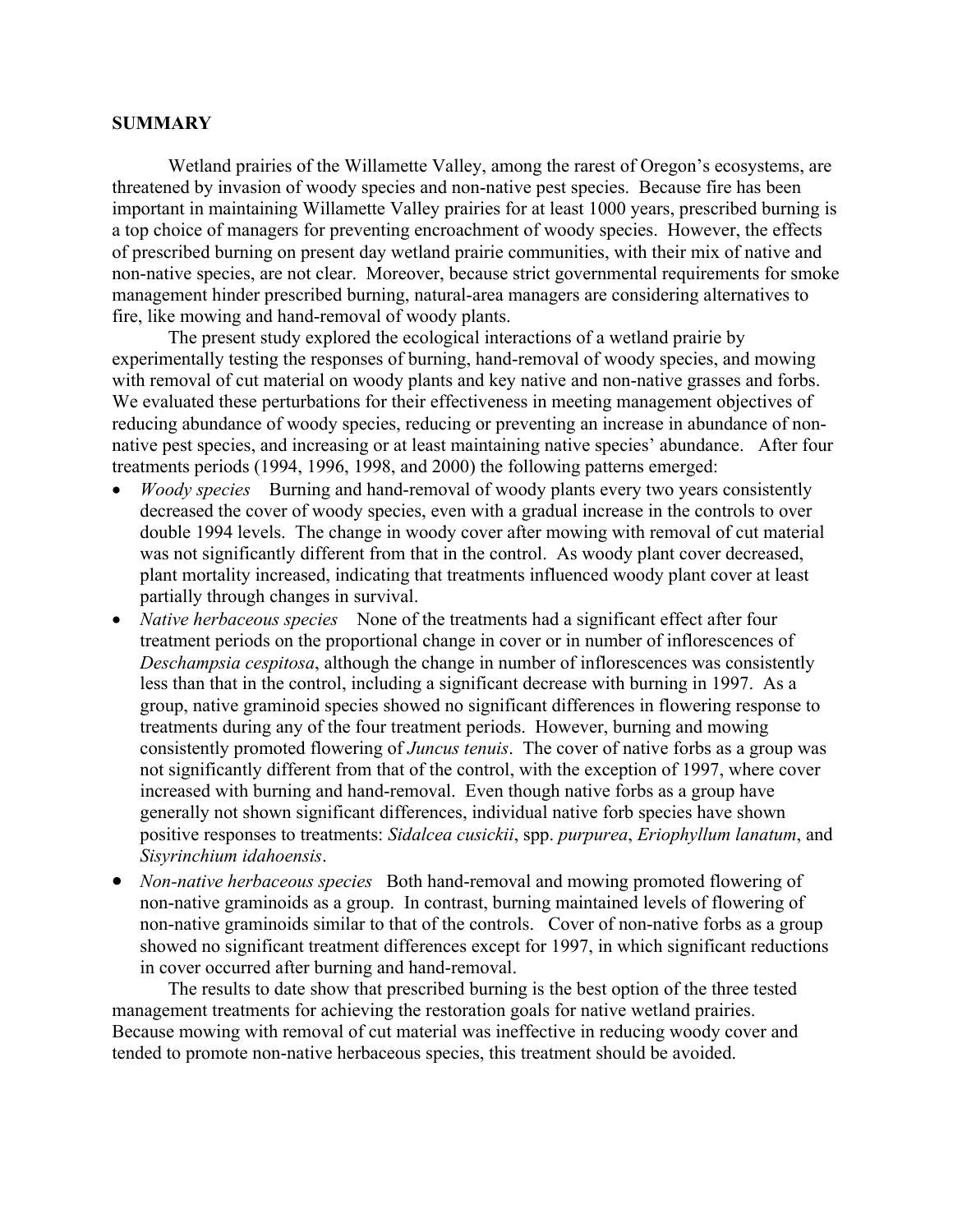# **INTRODUCTION**

 Native wetland prairies once dominated the landscape of the Willamette Valley of western Oregon (Habeck 1961, Johannessen et al. 1971). Before the mid-1800's the Kalapuya, indigenous people of the Valley, maintained these wetland prairies by setting periodic fires during the dry season, facilitating hunting and gathering of food (Boyd 1986, Boag 1992). These fires reduced the abundance of shrubs and trees, favored the abundance of native grasses such as tufted hairgrass (*Deschampsia cespitosa* (L.) Beauv.), and promoted a rich variety of native forbs. Today, however, less than 1% of native wetland prairies remain (Christy and Alverson 1994). These prairies are considered among the rarest of Oregon's ecosystems and are in critical need of conservation (ONHP 1983, Noss et al. 1995). Moreover, these remnants are refuges for many rare plant and animal species (Clark et al. 1993, Wilson et al. 1993, Wilson 1998).

 Factors that contributed to the destruction of these unique wetland prairies include urban and agricultural development, threats that are also prominent today (Johannessen et al. 1971, Towle 1982, Hammond and Wilson 1993). When settlers in the early 1800's suppressed the large-scale fires by the Kalapuya, woody plants, such ash (*Fraxinus latifolia* Benth.) increased in abundance, eliminating suitable growing conditions for the prairie species (Habeck 1961, Johannessen et al. 1971, Towle 1982).Succession to shrublands and forests now threatens most of the few remnants of undeveloped prairie (Thilenius 1968, Johannessen et al. 1971, Franklin and Dyrness 1973, Frenkel and Heinitz 1987). In addition, weedy non-native species introduced with settlement have spread rapidly with habitat disturbance, often dominating and suppressing native vegetation (Nelson 1919, Wilson and Clark, in prep.).

This encroachment of woody species and invasion of non-native herbaceous pest plants are of great concern to agencies and managers responsible for conserving these remnant prairies.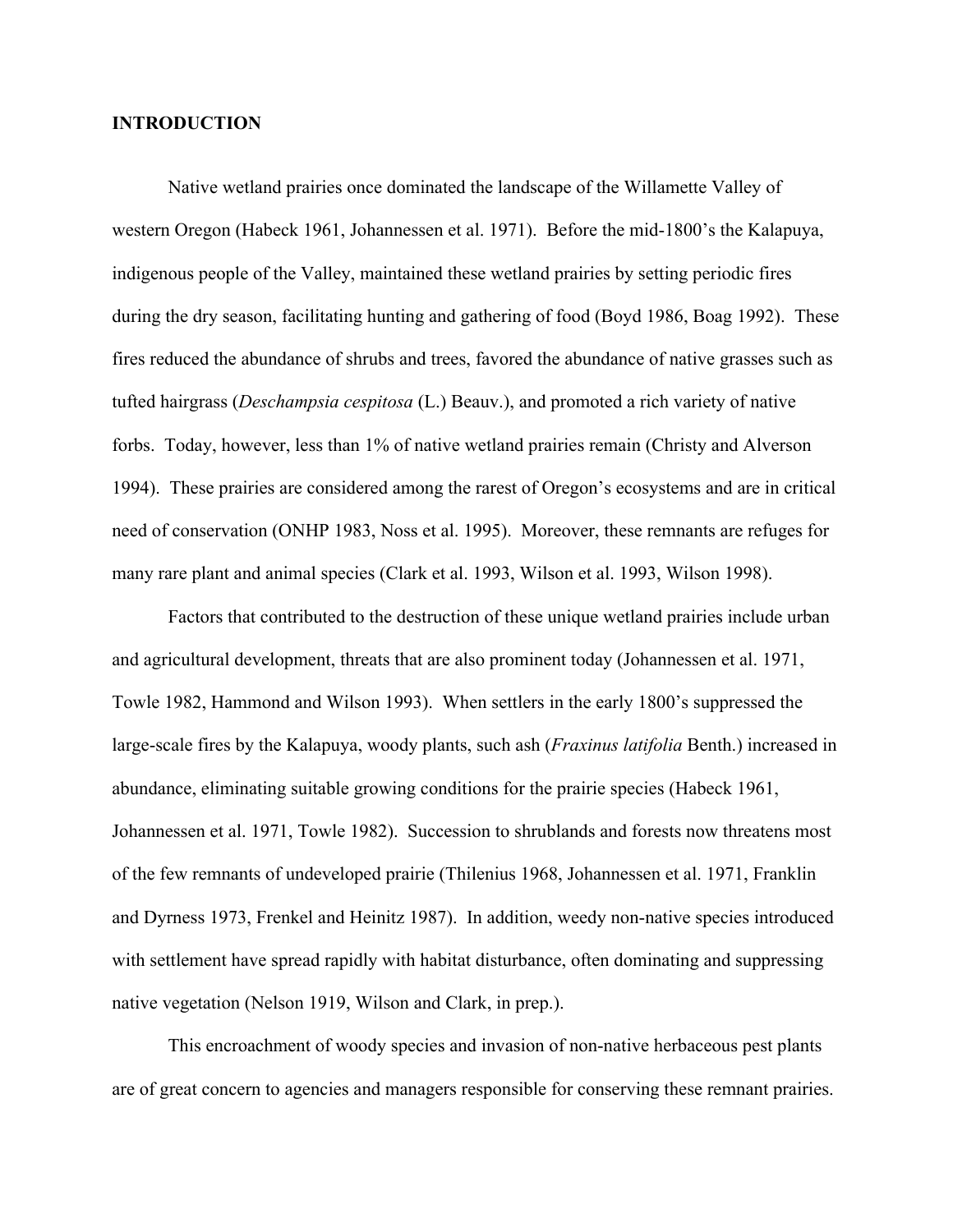Prescribed fire is a favored choice for management because of its historical role in the Valley (Johannessen et al. 1971, Towle 1982, Boyd 1986). Frequent burning for at least 1000 years has shaped the vegetation of these wetland prairies and returning periodic fire to the ecosystem is thought to aid in habitat restoration. Several concerns suggest caution before widespread adoption of fire as a prairie management tool. First, information on the effects of fire on wetlands is sparse, particularly in the western states, and lacks a comprehensive synthesis in contrast to the abundance of information on effects of fire in other ecosystems (Kirby et al. 1988, Schmalzer and Hinkle 1992, Kirkman 1995). Second recent invasion of wetland prairies by nonnative plants has changed the context for fire. In fact, prescribed burning might promote seedling establishment of weedy, non-native plants as much or more than the native plants (Magee 1986, Streatfeild and Frenkel 1997, Maret and Wilson 2000). Third, strict governmental smoke management rules and variable weather conditions regulate when prescribed burning can take place, which may or may not coincide with historical timing of burning. Many remnant wetland prairies are now part of urban environments surrounded by roads, businesses, and homes, and thus, smoke, although temporary, becomes a significant concern for traffic and nearby residents (Agee 1996).

Because of these concerns, studies are urgently needed to understand the ecological interactions of these unique wetlands and to evaluate the efficacy of alternate management manipulations in controlling woody species and to evaluate the effect of these manipulations, including fire, on current native and non-native herbaceous vegetation. The goal of the present study was to determine, using an experimental approach, the effects of four management alternatives, prescribed burning, mowing with removal of cut material, hand-removal of woody species, and no manipulations, on wetland prairie vegetation. We used measurements of both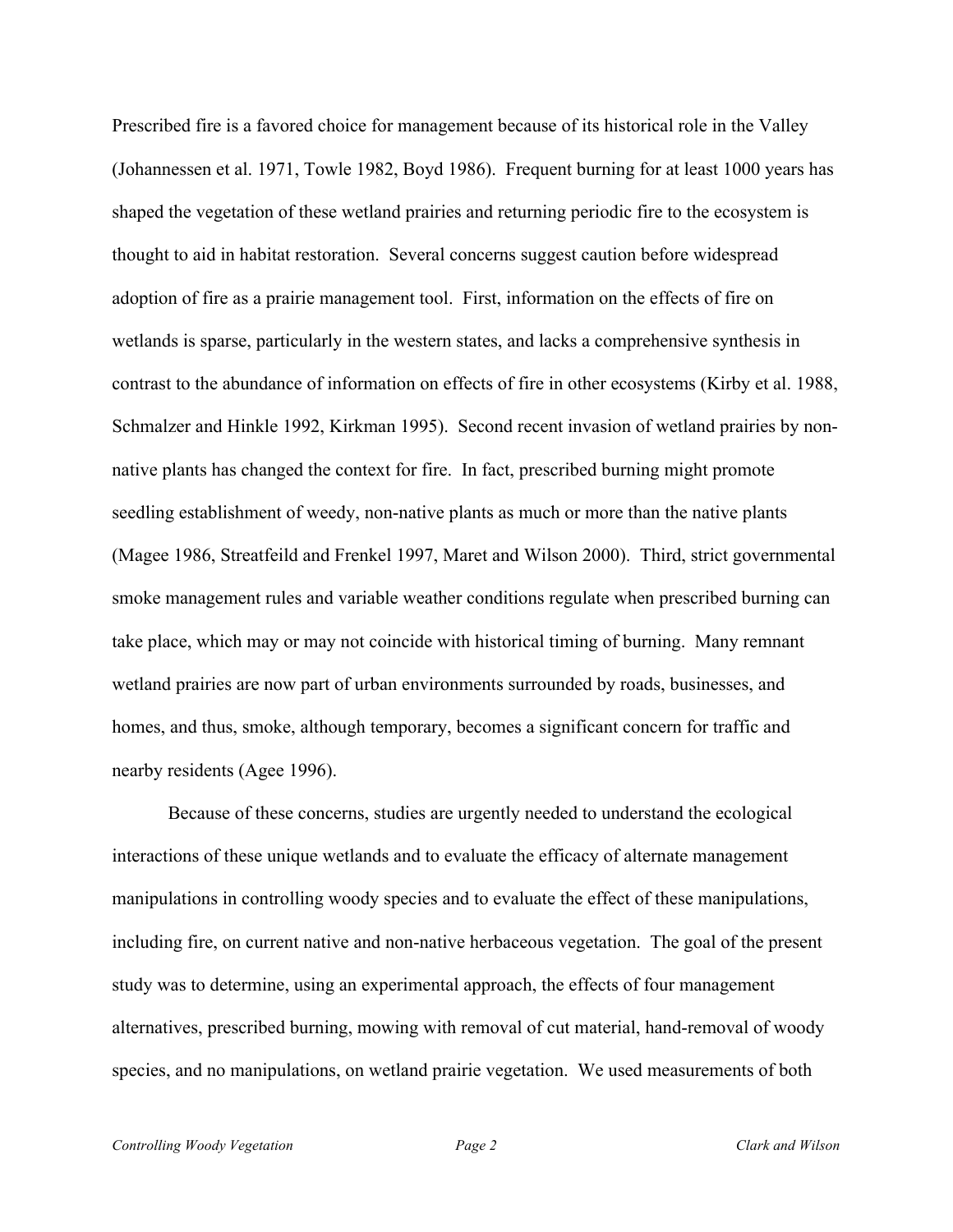pre-manipulation conditions and post-manipulation conditions in the analysis our data. The experimental design for the overall project (a replicated before-after-control-intervention design) gains its power from these pre-manipulation measurements.

## **METHODS**

### **Study Site**

 Although the composition of the original vegetation of Willamette Valley wetland prairies remains somewhat unclear (Wilson et al. 1993, Streatfeild and Frenkel 1997), these seasonally flooded areas were probably dominated by bunchgrasses, particularly *Deschampsia cespitosa*. Other typical species may have included such graminoids as *Danthonia californica* Boland, *Beckmannia syzigachne* (Steud.), *Agrostis exarata* Trin.*, Alopecurus aequalis* Sobol.*, Eragrostis hypnoides* (Lam.) B.S.P.*,* and *Juncus* spp. (Nelson 1919, Habeck 1961, Moir and Mika 1972). Today wetland prairie vegetation is characterized by a matrix of dominant grasses and sedges, interspersed with generally smaller-statured forbs (Wilson 1998).

 This study was conducted on a remnant wetland prairie site (5 ha), located in west Eugene, Oregon (123° 10' 28"W and 44° 03' 05"), surrounded on three sides by heavily used city streets. The site contains several types of vegetation, including upland prairie vegetation dominated by the non-native species Scot's broom (*Cytisus scoparius* (L.) Link) and blackberry (*Rubus discolor* Weihe & Nees) and wetland prairie dominated by the native species tufted hairgrass (*Deschampsia cespitosa*) (Figure 1). Several *Carex* species, *Phalaris aquatica* L., and *Fraxinus latifolia* dominate the wettest areas (Figure 1). Two species on BLM's sensitive list are also present: *Microcala quadrangularis* and *Sidalcea cusickii* ssp. *purpurea*. A complete species list is found in Table 1.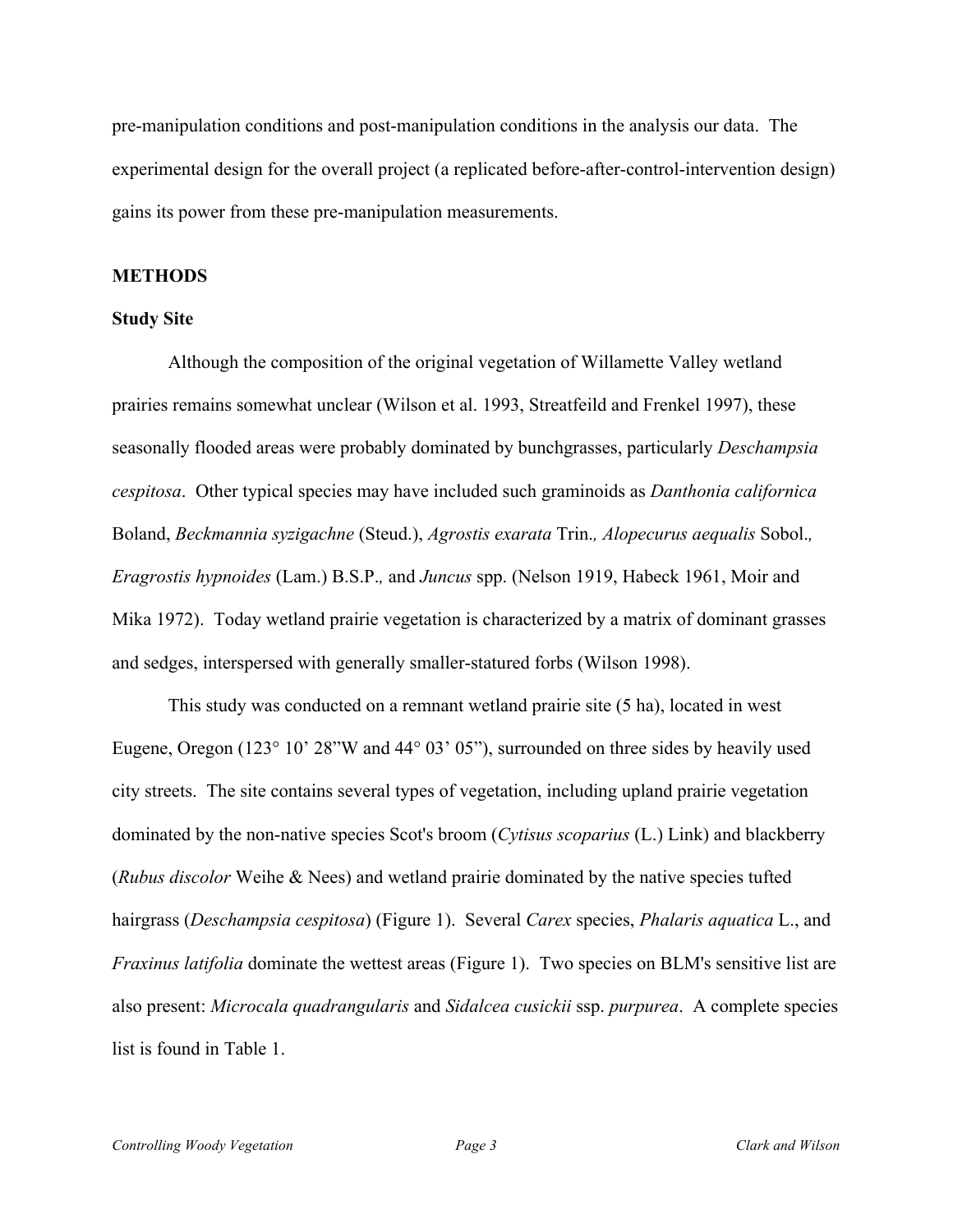The experimental plots were laid out in a section of high-quality wetland prairie dominated by *Deschampsia cespitosa*, but presently invaded by the woody species *Fraxinus latifolia, Rosa eglanteria* L., *Rosa nutkana* Presl, *Rubus discolor*, and *Crataegus douglasii* Lindl.

#### **Experimental design and treatments**

 We used a replicated before-after-control-intervention approach with a randomized complete block design. Each of the five blocks was  $22m \times$  approximately 17m long, and contained four treatments: prescribed burning, mowing with removal of cut material, handremoval of woody species, and no manipulations (Figure 2). The burn treatment areas were 8m wide, including a 1m buffer on each side. The purpose of the buffer was to reduce problems with edge effects. An additional mowed buffer (2m wide) was placed around the burn treatment for safety reasons. The other treatment areas were 7m wide, including a 1.5m buffer on each side. The length of the treatment area varied between 8m and 20m. Herbaceous plant responses were measured in three quadrats  $(1.0m \times 0.5m)$  located randomly within each treatment area. Only those quadrats containing *Deschampsia cespitosa* were selected. Woody plant responses were measured either within the entire treatment area or in one-half of the treatment area, depending on density of woody cover.

 The corners of each of the five blocks and the corners of the treatments within each block were marked by the BLM with green steel T fence posts (6 feet tall) for a total of 10 in each of the five blocks.

 All treatments were applied in late summer or early fall of 1994, 1996, 1998 and 2000. Mowing was accomplished with a hand-held weed cutter. The mowed material was gently raked off the treatment area. Hand-removal of woody species was done using hand-held equipment such as pruners and loppers cutting the woody plants at ground level.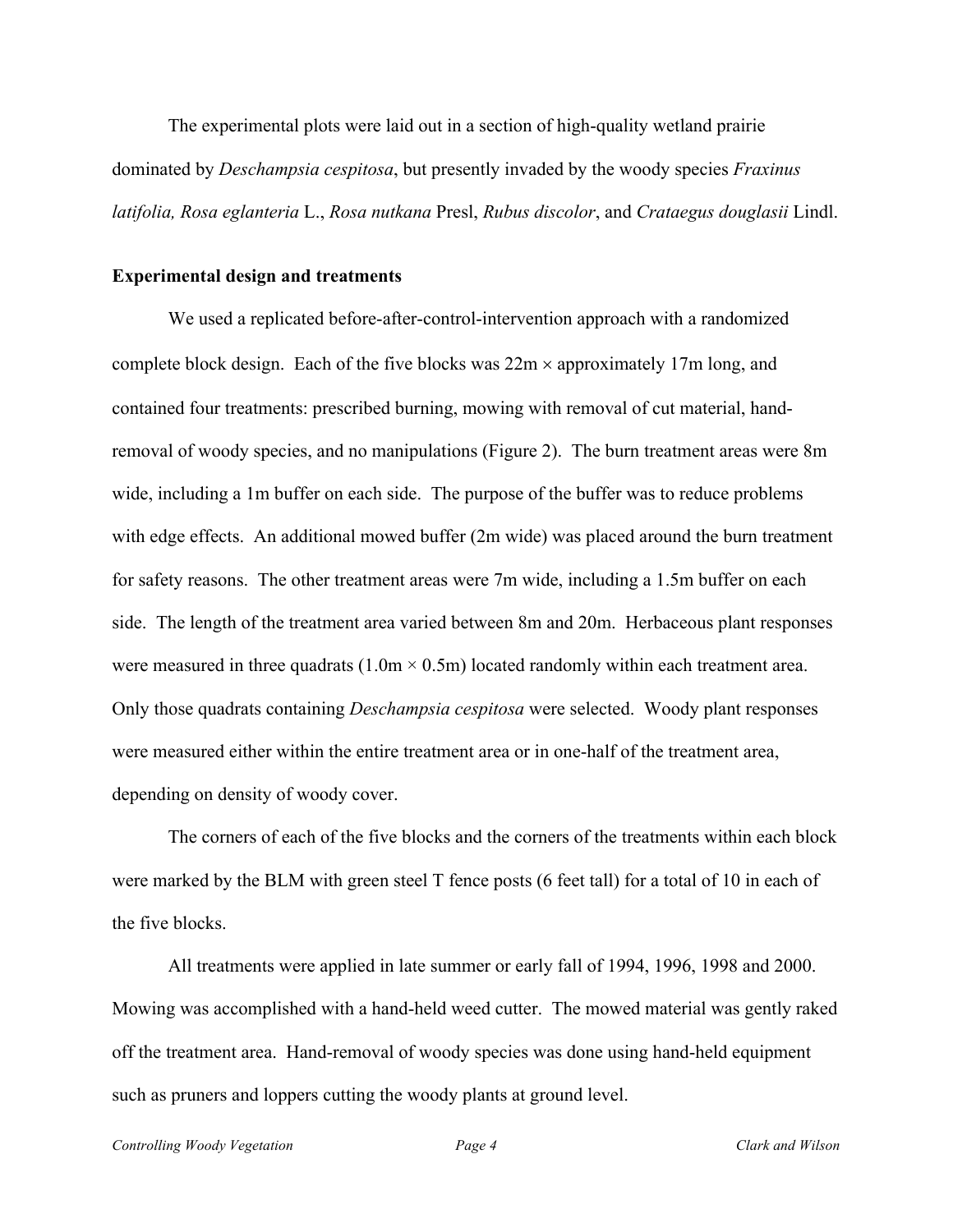## **Measurements**

 Pre-manipulation data were collected June 17-July 2, 1994. Post-manipulation data were collected June 16-22, 1995, June 23-27, 1997, June 22-24, 1999, and June 25-28, 2001 when the community was at the approximately the same phenological stage as during the 1994 measurements.

 The cover of shrubs and trees small enough to mow with a heavy duty weed-eater was measured within a treatment area. If the density of woody species was very high, the treatment area was subsampled by dividing the area into two cells, approximately 10m long. One cell was selected randomly for the cover measurement. This cell location was applied consistently to all treatments within a block. The cover of the woody species was measured as a group and not by individual species. Woody species included shrubs *Amelanchier alnifolia* Nutt.*, Crataegus douglasii* Lindl.*, Crataegus monogyna* Jacq.*, Rubus discolor*, *Rubus laciniatus* Willd., *Rosa eglanteria,* and *Rosa nutkana* and the tree *Fraxinus latifolia*. In all estimates of cover, two investigators reached a consensus, using calibrated templates as standards.

 Survival of woody species was determined by randomly selecting three shrubs in each treatment area, tagging the plants, and mapping their location in fall of 1994. Only shrubs that were isolated enough so that individuals could be distinguished were included in the random selection. Shrub species tagged included *Crataegus douglasii*, *Rosa* spp., *Rubus discolor*, *Rubus laciniatus,* and *Amelanchier alnifolia*. Three Oregon ash seedlings *Fraxinus latifolia* were also randomly selected in each treatment area, tagged and the location mapped. The survival of these tagged individuals (< 1 m tall) was recorded on post-manipulation sampling dates in 1995 only.

The herbaceous study species, all perennials, were selected because they were either rare species of interest or as a group they accounted for most of the herbaceous cover and could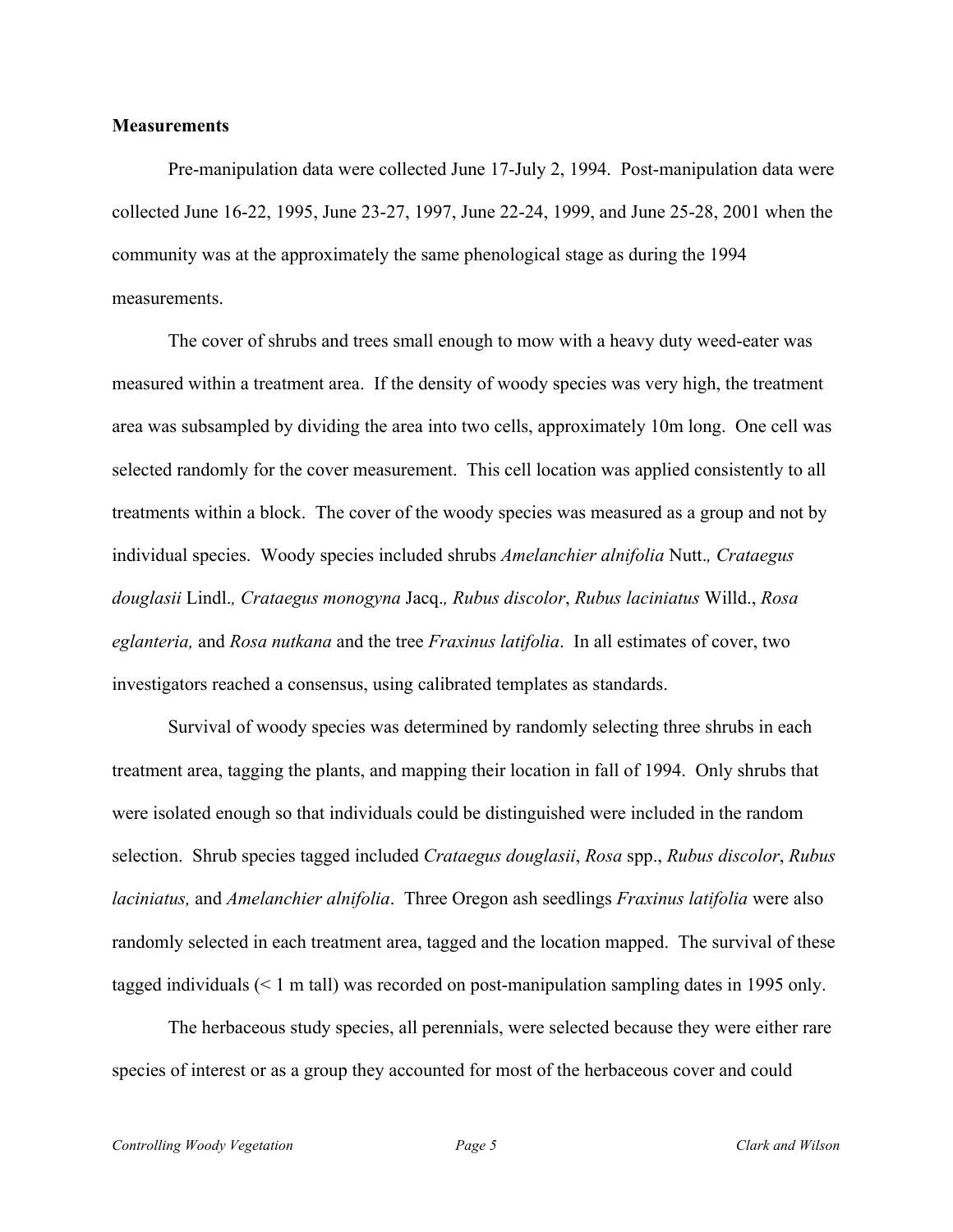indicate the response of native and non-native species to the experimental manipulations.

Nomenclature follows Hitchcock and Cronquist (1973).

 Total herbaceous cover was measured within each quadrat along with the cover of each of the following species:

| $\bullet$ | Native forbs       | Sidalcea cusickii Piper ssp. purpurea, Eriophyllum<br>lanatum (Pursh) Forbes., Veronica scutellata L., |
|-----------|--------------------|--------------------------------------------------------------------------------------------------------|
|           |                    | Lotus purshiana (Benth.) Clements & Clements                                                           |
|           | • Non-native forbs | Hypericum perforatum L, Centaurium umbellatum                                                          |
|           |                    | Gilib, Chrysanthemum leucanthemum L.,                                                                  |
|           |                    | Lysimachia nummularia L., Vicia sativa L., and                                                         |
|           |                    | Vicia tetrasperma L.                                                                                   |
| $\bullet$ | Native grass       | Deschampsia cespitosa                                                                                  |

 The number of inflorescences of each of the following species was measured in each quadrat:

| Sisyrinchium angustifolia Mill.                               |
|---------------------------------------------------------------|
| Deschampsia cespitosa, Carex unilateralis Mack,               |
| Carex densa Bailey, Carex feta/leporina, Carex                |
| sp., <i>Juncus tenuis</i> Willd.                              |
| Holcus lanatus L. and Anthoxanthum odoratum L.                |
| • Native forbs<br>• Native graminoids<br>• Non-native grasses |

 Because quadrats without *Deschampsia cespitosa* were not measured, the cover values reported pertain only to the permanent quadrats and do not represent the treatment areas as a whole. That is, the sampling design aims to detect species changes within permanent quadrats caused by treatments.

# **Data Analysis**

Treatment effects were calculated as proportional changes: the change in abundance with the manipulation, divided by the initial abundance. Using proportional changes as the response variable accounts for differences among areas in pre-manipulation abundance of the measured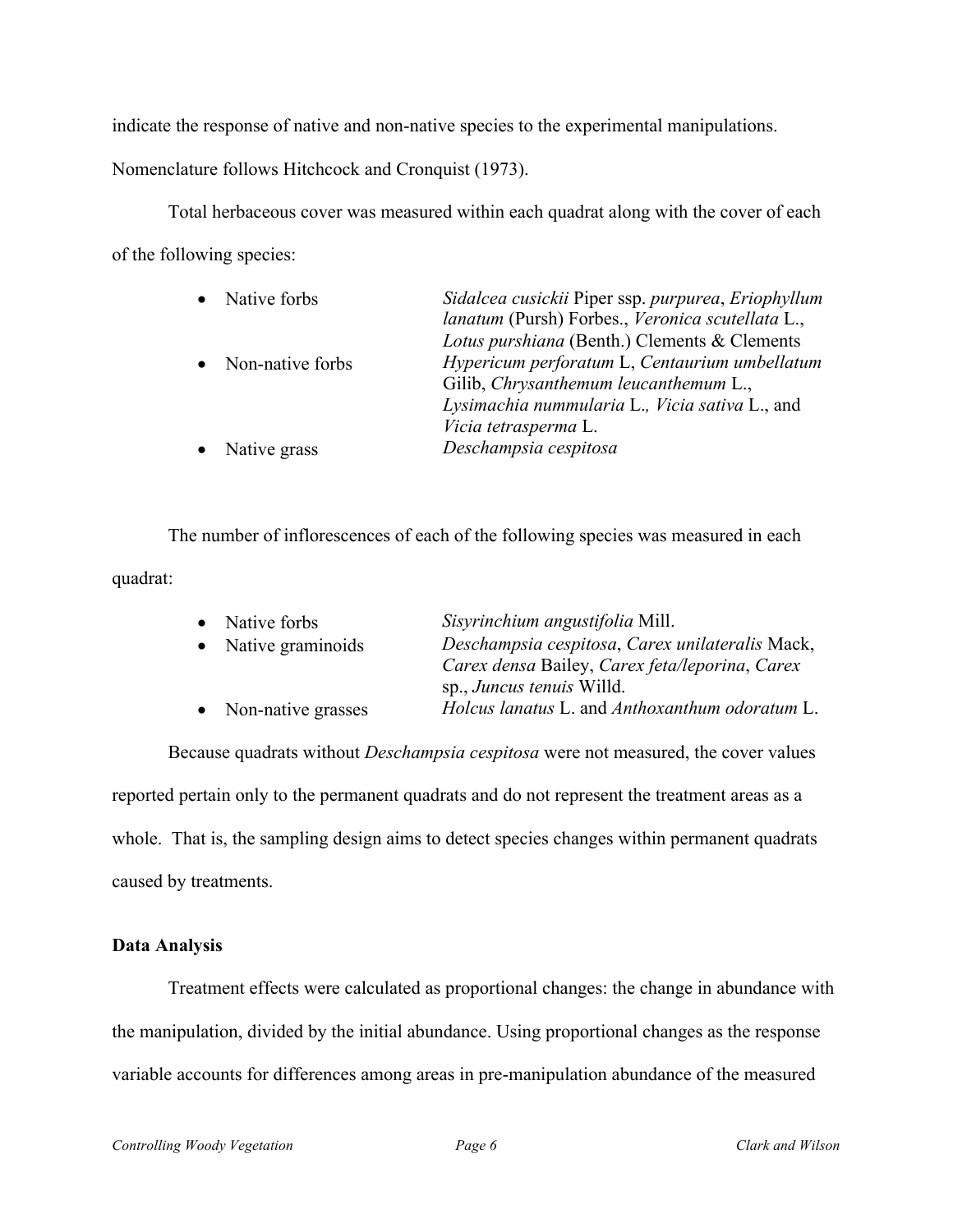species. To avoid problems with zeroes in the denominator, cover data that were initially zero were transformed by adding 0.1 to the zero value before calculating proportional changes. The effects of treatments between 1994 and 1995 were then tested using analysis of variance (ANOVA) when the data met the assumptions of normality and constant variance, or when ANOVA assumptions were not met, the Freidman's Rank Sum test (SAS Institute statistical software, version 6.08) was used. For effects of treatments between 1994 and 1999 the Freidman's Rank Sum test was used for all analyses. Effects of treatments conducted in 2000 were analyzed using analysis of variance (ANOVA) (Statgraphics, version 5.0), using rank transformed data. Positive values show increases in abundances after the manipulation and negative values show declines. The significance level ( $\alpha$ ) was set to 0.10. If main effects were significant, differences between means were tested using Fisher's protected least significance difference.

## **RESULTS**

#### **Pre-manipulation community composition**

 Before treatment manipulations in fall 1994, woody plant cover ranged between 7 and 21% within the treatment areas (Table 2). Of the herbaceous species measured, *Deschampsia cespitosa* contributed the most cover, ranging between 15 and 22%. The average cover for the measured group of common native forb species ranged between 2 and 4%. *Lotus purshiana* was the most abundant native forb. The average number of inflorescences for the measured group of common native graminoid species was about 10 to 13, with *Deschampsia cespitosa* producing the highest average (Table 2).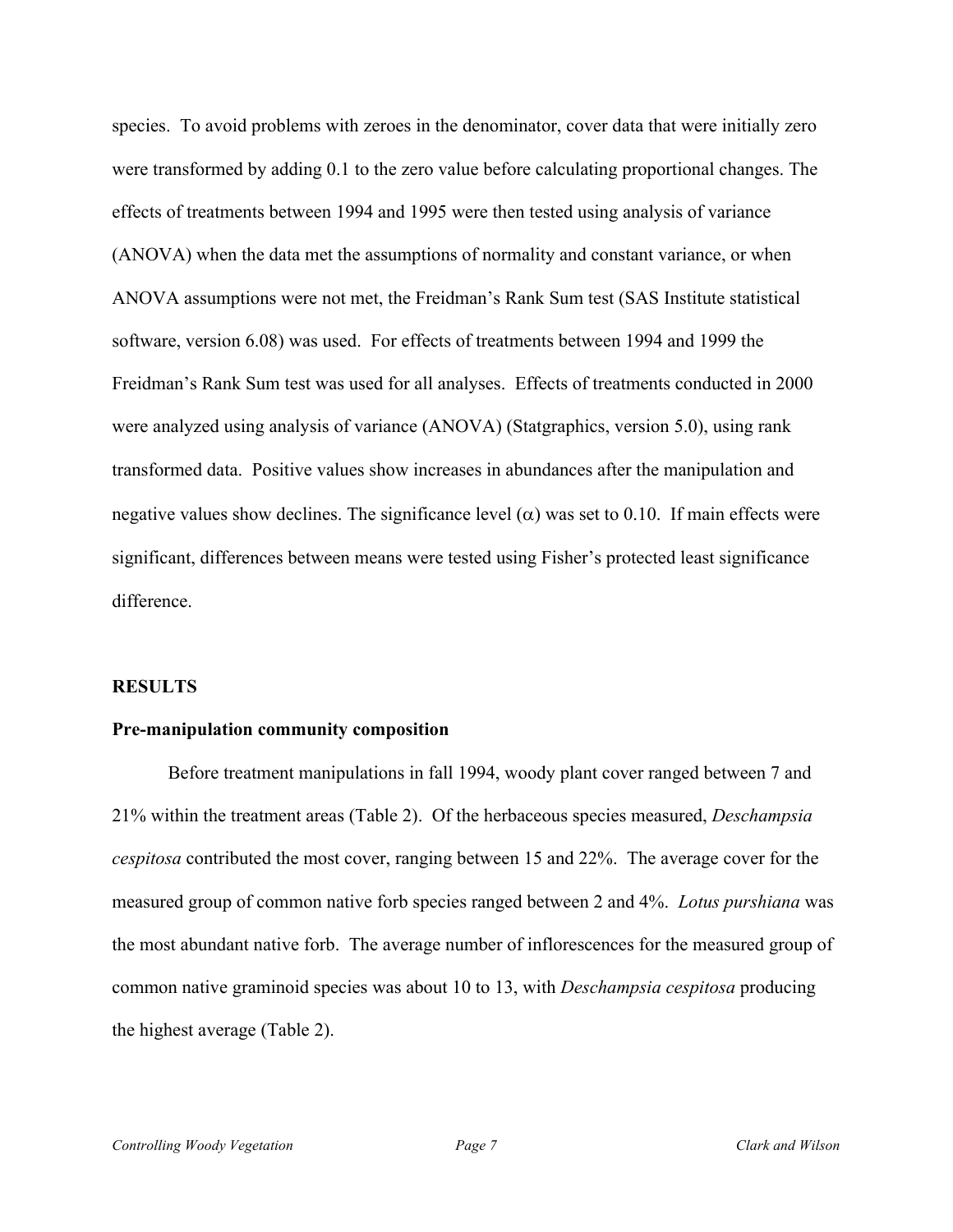The average cover for the measured group of common non-native forb species ranged between 1 and 6% (Table 2). *Hypericum perforatum* and *Vicia tetrasperma* were the most consistently abundant non-native forbs. *Lysimachia nummularia* had the highest abundance of any forb within a single treatment area, but was found only in block 2. The average number of inflorescences for the measured group of common non-native graminoid species was about 5 to 14. *Anthoxanthum odoratum* and *Holcus lanatus* both had similar average number of inflorescences. However, *Anthoxanthum odoratum* was much more variable, reflecting its patchy distribution on the site.

 Average overall herbaceous cover within quadrats ranged between 35 and 39% (Table 2). *Deschampsia cespitosa* cover accounted for approximately half of this overall cover. Because quadrats without *Deschampsia cespitosa* were not measured, the cover values reported in Table 2 pertain only to the permanent quadrats and do not represent the treatment areas as a whole.

# **Effects of experimental manipulations**

*Woody species*. Through treatments in fall 2000, burning and hand-removal of woody plants significantly decreased the cover of woody species compared to the control plots (Table 3). The change in woody cover after mowing with removal of cut material was not significantly different from that in the controls (Table 3). This pattern of woody response to treatments has remained consistent since treatments began in 1994 until the present year 2001 (Table 3).

Repeated burning and hand-removal every two years for six years has not increased the original 91% reduction of woody cover in 1995 (Table 3). The proportional increase in woody abundance after mowing has also remained relatively consistent throughout the treatment period with the exception of a decrease in 1995. Woody cover has gradually increased in the controls to over double 1994 levels (Table 3).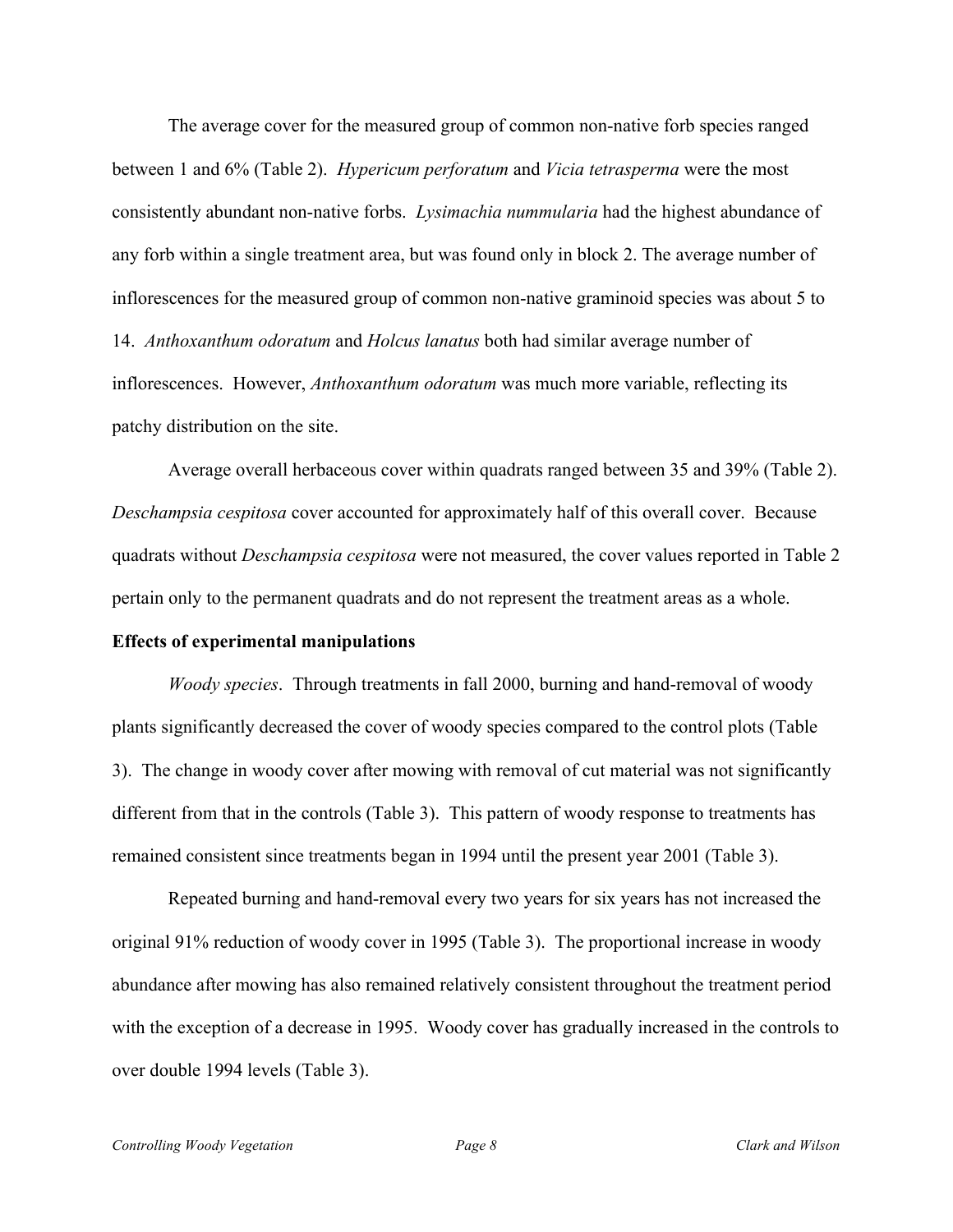Survival of woody species, measured only the first year after treatment, showed that significantly fewer shrubs survived burning compared to the control (Table 3). In contrast, survival with hand-removal and mowing were not significantly different from the control.

*Native herbaceous species* None of the treatments had a significant effect on the cover of *Deschampsia cespitosa* compared to the control in 2001, a pattern, which is consistent with the pattern of the previous four treatment periods (Table 4). The proportional change in the number of inflorescences of *Deschampsia cespitosa* in each of the treatments in 2001 was less than that of the control, although not significantly so (Table 4). This pattern of reduction of *Deschampsia cespitosa* inflorescences with treatments was generally repeated in previous years, including a significant decrease with burning in 1997 (Table 4). In contrast, burning, along with mowing, significantly increased the number of inflorescences of *Juncus tenuis* in 2001 compared to the control (Table 4). These two treatments have consistently promoted flowering in *Juncus tenuis* during all four treatment periods (Table 4).

 In 2001, hand-removal of woody species significantly decreased the number of inflorescences of *Carex unilateralis* and burning increased the number of inflorescences (though not significant statistically), following a pattern initiated with the previous treatment period 1998-1999 (Table 4). Burning also promoted flowering of *Carex densa* compared to the controls after every treatment period, although the increases are not statistically significant (Table 4). As group, however, native graminoid species showed no significant differences in flowering response to the treatments during any of the four treatment periods (Table 4).

The cover of native forbs as a group in 2001 following management treatments was not significantly different from that of the control, which has been a consistent pattern after all four treatment periods, except for 1997. The two species chiefly contributing to this group increase in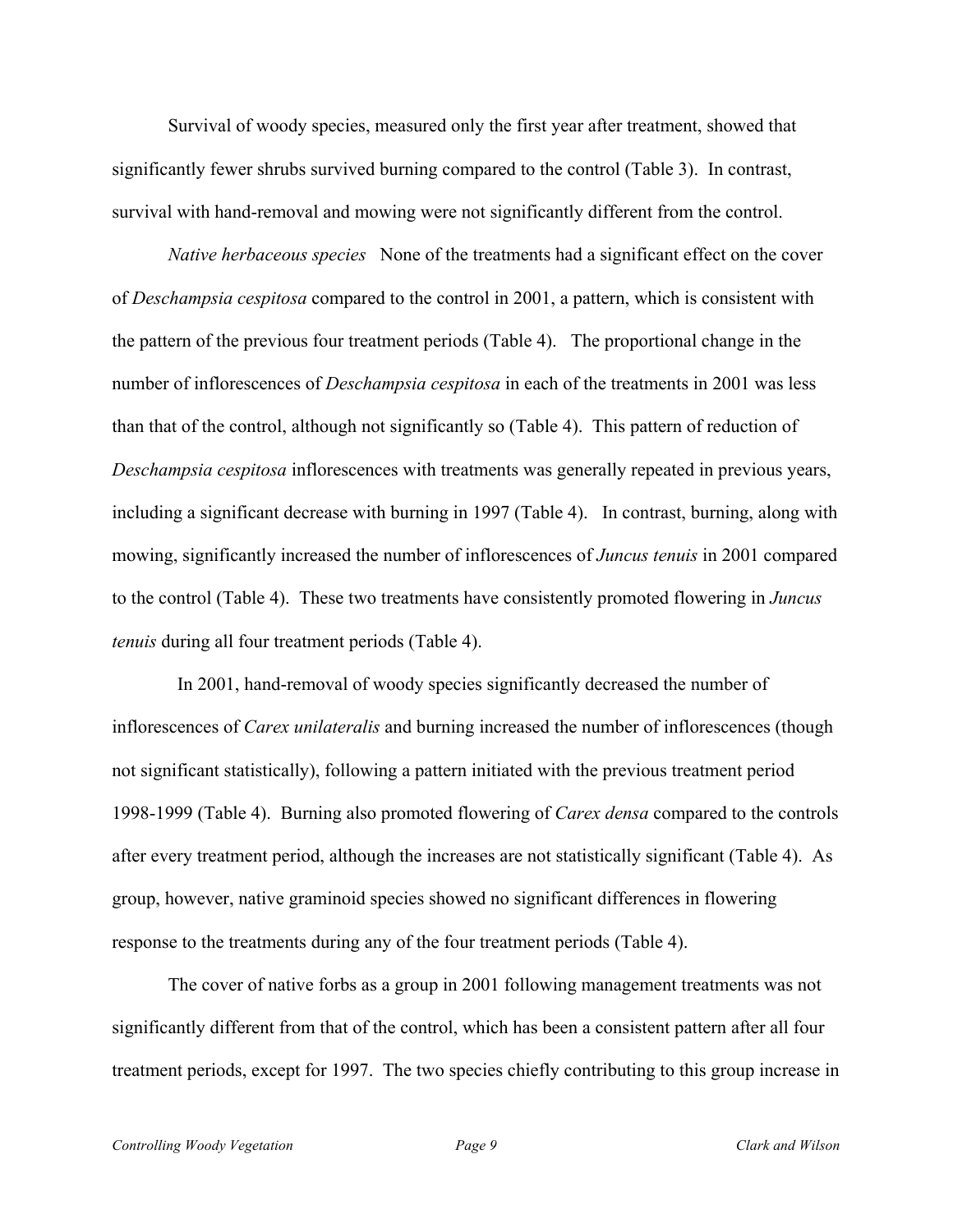1997 were *Lotus purshiana*, with burning and hand-removal relatively promoting cover compared to the controls and *Veronica scutellata*, with hand-removal and mowing significantly increasing cover (Table 5).

 Even though the native forbs as a group have generally not shown significant differences between treatments and the control, individual native forb species have shown positive responses to treatments. *Sidalcea cusickii* spp. *purpurea*, listed as a BLM sensitive species, showed an increase in cover for the first time with treatments (mowing) in 2001 (Table 5). *Eriophyllum lanatum*, which was previously absent in the burn treatments, appeared for the first time in a burn treatment in 1999 and increased in cover in 2001 (Table 5). *Sisyrinchium idahoensis* flowered for the first time in the mow treatment in 1997 and for the first time in the burn treatment in 1999 (Table 5). The lack of proportional change in number of inflorescences of *Sisyrinchium idahoensis* in previous years was due to its absence in the sampling plots. It has continued flowering in 2001 in the burn and mow treatments, although with no significant differences between treatments (Table 5).

*Non-native herbaceous species* The number of inflorescences of *Anthoxanthum odoratum* was not significantly different between treatments in 2001, although the proportional increase was much greater with mowing (Table 6). Burning significantly increased flowering of *Anthoxanthum odoratum* in 1997, but that response has not been repeated with subsequent treatments (Table 6). Rather, the general trend has been for mowing to promote *Anthoxanthum odoratum* flowering compared to other treatments and to also promote flowering each year compared to the previous year's mowing response (Table 6).

Hand-removal significantly increased flowering of *Holcus lanatus* compared to burning in 2001, but responses to all treatments were not significantly different from that in the control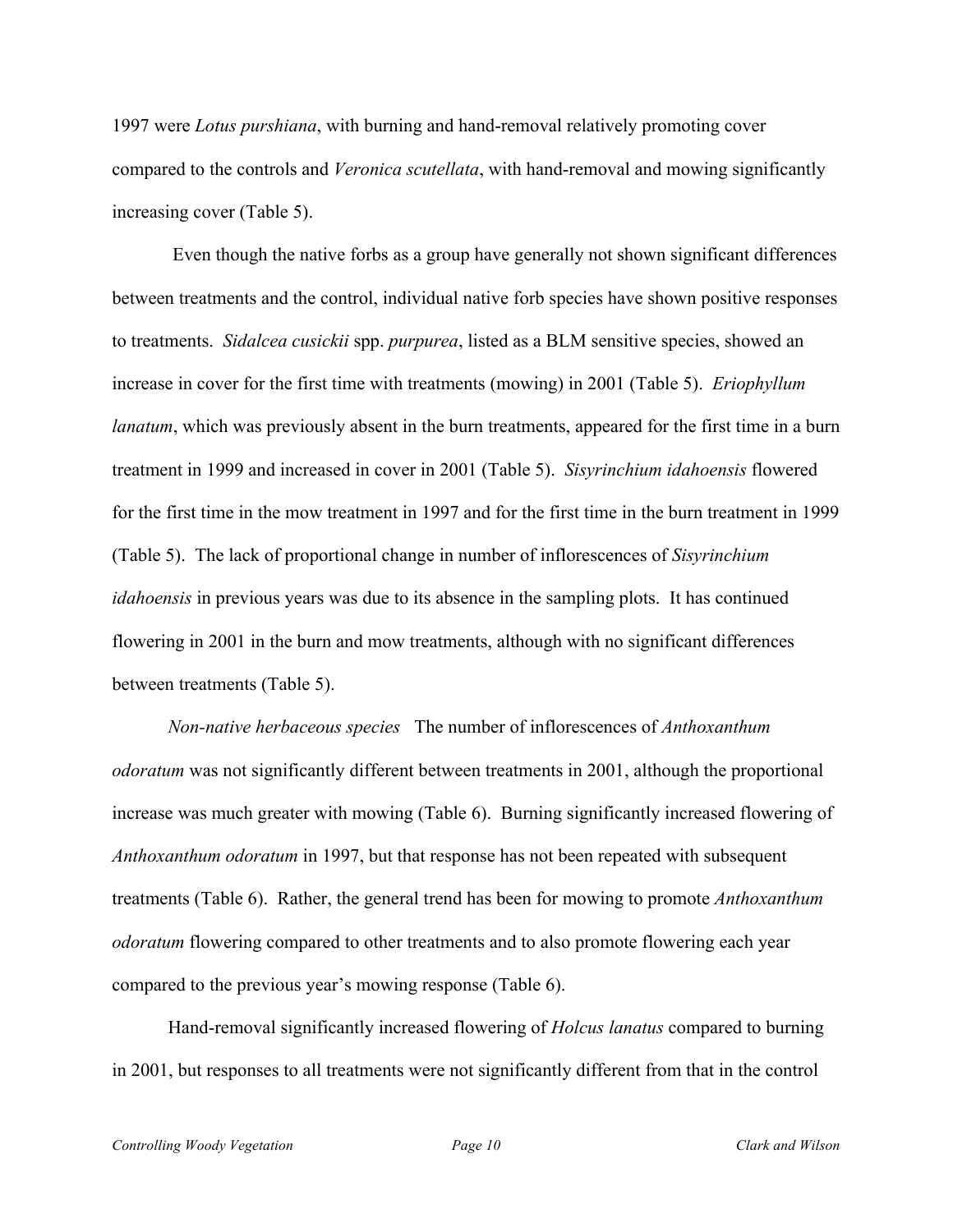(Table 6). Initially, after the first two treatment periods, mowing promoted flowering of *Holcus lanatus* compared to the control and other treatments, but after the last two treatment periods flowering was particularly high in hand-removal treatments (Table 6). In contrast, burning, after four treatment periods, has inhibited flowering of *Holcus lanatus* compared to mowing and handremoval, and has often decreased flowering levels below those found in the controls (Table 6).

As a group, flowering of the non-native graminoid species showed no significant treatment differences in 2001 compared to the unmanipulated control (Table 6). The number of inflorescences with burning, however, was significantly less compared to mowing in 2001 (Table 6). The pattern after four treatment periods is for both hand-removal and mowing to promote number of inflorescences of non-native graminoids compared to the controls, significantly so in two of the four treatment periods (Table 6). Moreover, the number of inflorescences has generally increased with mowing after each treatment period. Burning has maintained levels of flowering of non-native graminoids as a group similar to those of the controls (Table 6).

 No treatments promoted the cover of *Chrysanthemum leucanthemum*, a non-native forb, compared to the control in 2001 (Table 7). However, the data suggest that *Chrysanthemum leucanthemum* may be increasing in abundance at the site as it was found in the hand-removal treatment for the first time in 2001 (Table 7) and also found growing in the control for the first time in 1999. *Chrysanthemum leucanthemum* showed increases in the burn treatment in the last two treatment periods, 1999 and 2001 (Table 7), with cover in 1999 consisting mostly of seedlings.

As a group, cover of non-native forb species showed no significant treatment differences in 2001 compared to the control (Table 7), which is same pattern as previous treatment periods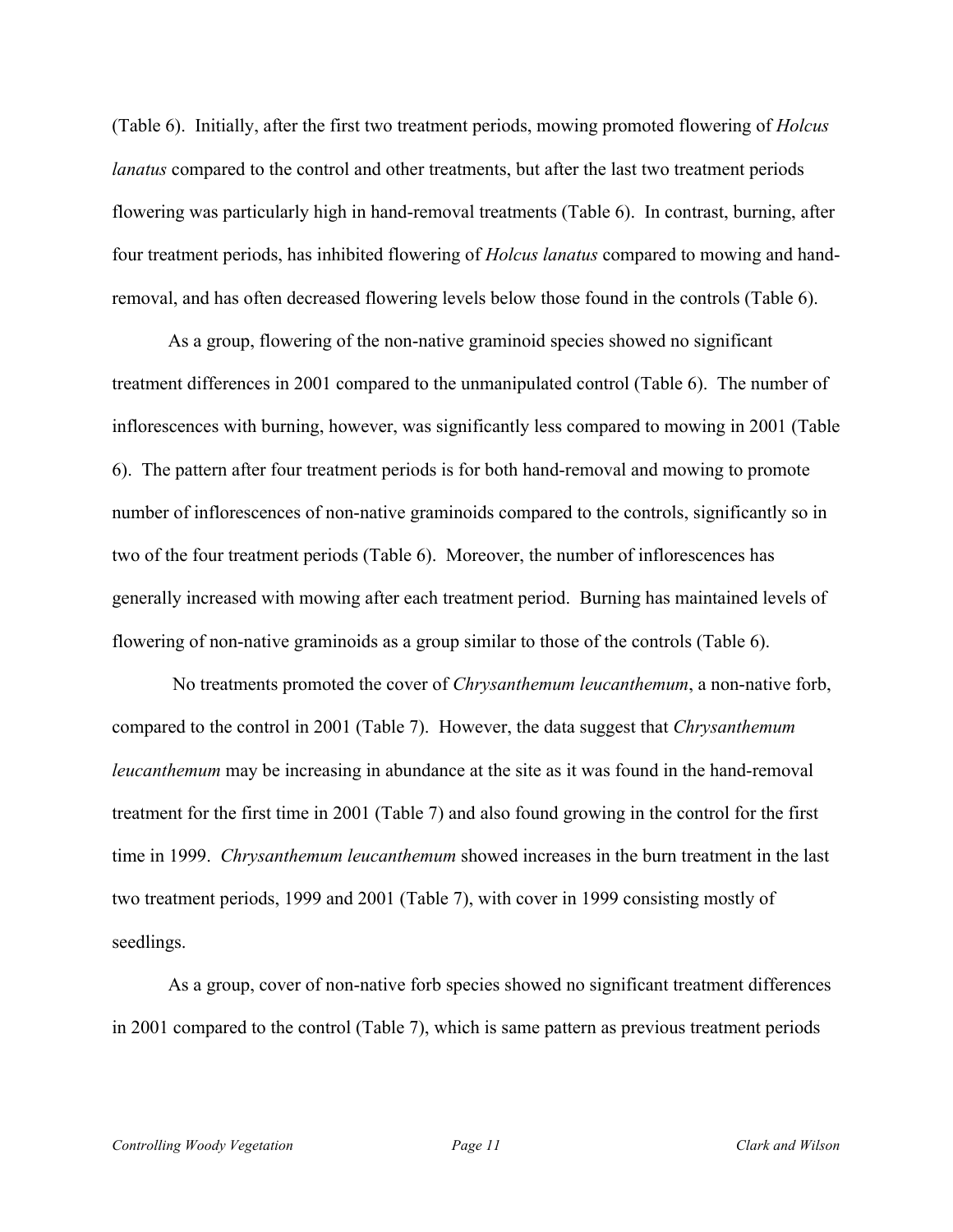except for 1997, in which significant reductions in cover compared to the controls occurred after burning and hand-removal in 1997 (Table 7).

*Total herbaceous cover* Mowing significantly increased total herbaceous cover compared to the control and to the burn treatment in 2001 (Table 9). All treatments have caused a general trend of increases in total herbaceous cover compared to the control, with significant increases with mowing in 1995 and 1997 and with hand removal in 1999 (Table 9). The largest increases have been with mowing after each treatment period (Table 9). The total herbaceous cover measures all vascular species in a quadrat, and does not measure the total cover of the study species.

### **DISCUSSION**

#### **Effects of experimental manipulations**

 *Patterns and mechanisms of woody species responses* Prescribed burning and handremoval of woody species consistently reduced the overall cover of woody species to very low levels*.* Mowing, in contrast, did not significantly reduce woody abundance even after repeated mowing over a six-year period.Because all the woody species in this study–*Amelanchier alnifolia, Crataegus douglasii, Crataegus monogyna, Rubus discolor*, *Rubus laciniatus*, *Rosa eglanteria, Rosa nutkana*, and *Fraxinus latifolia* – can resprout after the removal of their biomass (Tiermenstein 1989, Reed 1993, Pendergrass 1996, Clark and Wilson personal observation), and hence can potentially regain cover quickly*,* lasting reduction of cover of these woody species requires killing individual plants. In this study, differences among treatments in the reduction in woody cover closely followed mortality rates (Table 3). The lowest survival was in burned plots, which also had significant reductions in woody plant cover. Survival did not vary between mowed and control treatment. The strong reduction in woody cover with hand-removal coupled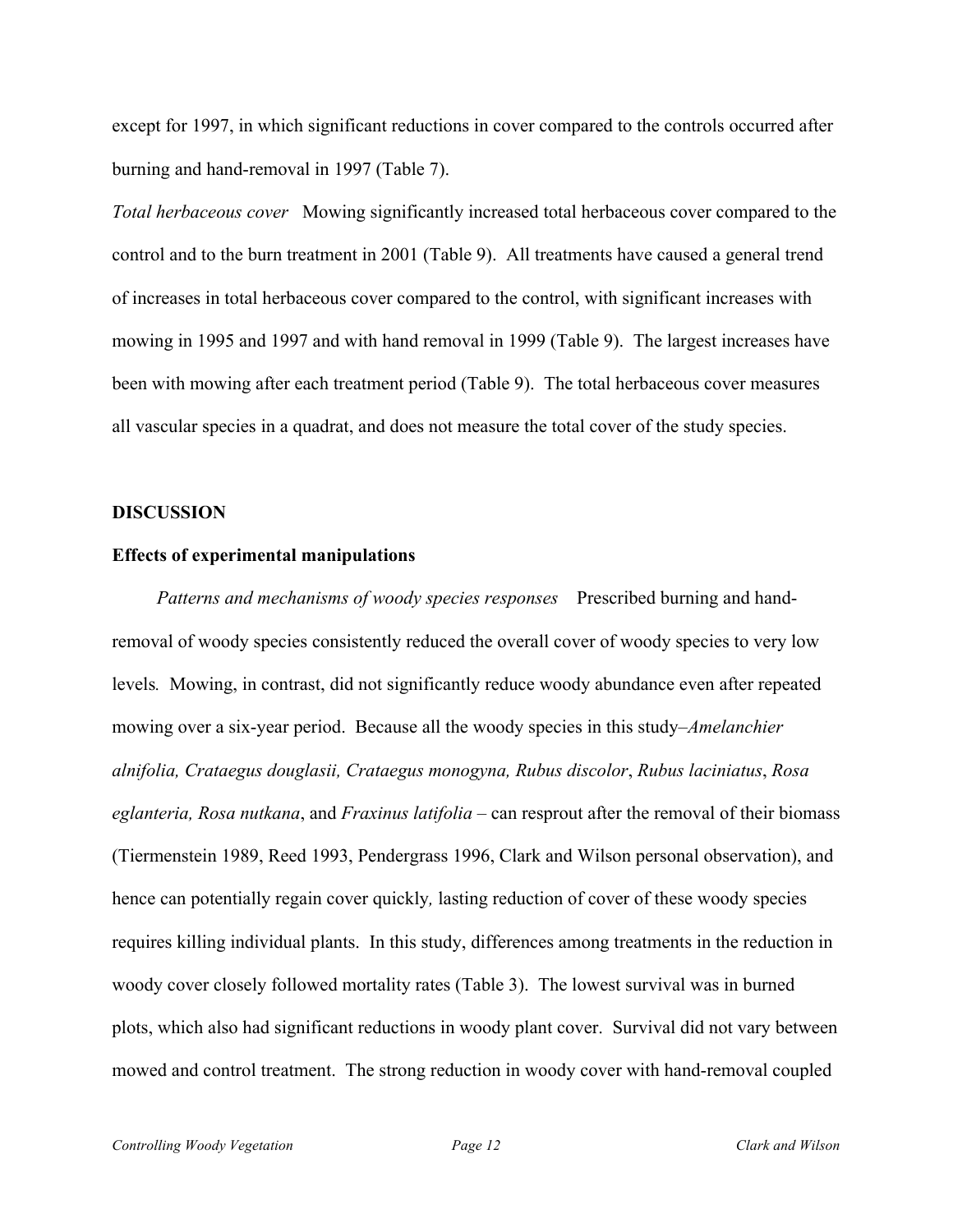with only moderate mortality, probably occurred because clipping of stems close to the ground removed some basal vegetative buds and so reduced the capacity of clipped plants to resprout. Mowing left more basal stem intact and did not reduce woody cover as effectively as hand clipping.

Although fire has been demonstrated to be effective in reducing the invasion of woody species in xeric or mesic prairie environments (Daubenmire 1968, Vogl 1974, Kozlowski and Ahlgren 1974, Bragg and Hulbert 1976, Kucera 1981, Collins and Wallace 1990), few studies document the effects of fire on wetland vegetation (Kirby et al. 1988, Schmalzer and Hinkle 1992, Kirkman and Sharitz 1994, Kirkman 1995). The handful of studies investigating fire effects on Willamette Valley wetland prairie vegetation show inconsistent responses of woody species, in contrast to this long-term study in which response of woody species to fire has been consistent (Streatfeild 1995, Clark and Wilson 1998, Acker 1991, Pendergrass 1996). Variation in the capacity of woody species to resprout after fire in conjunction with variation in fire intensity can readily explain these inconsistencies. Moreover, the way woody response is measured (density, cover, height, and biomass) can also make it difficult to find general patterns. *Patterns and mechanisms of graminoids and forbs responses* The responses of graminoids and forbs to the various management treatments over the six year study period was mixed, thus precluding the ability to make predictions of species responses to management treatments based on functional groups. However, consistent response patterns to management treatment by individual graminoid species have emerged from this multi-year study. Of the six graminoid species measured, burning promoted the number of inflorescences for three species (*Carex unilateralis*, *Carex densa*, and *Juncus tenuis*), but decreased flowering for two species (*Holcus lanatus* and *Deschampsia cespitosa*). Increases in flowering by graminoids and other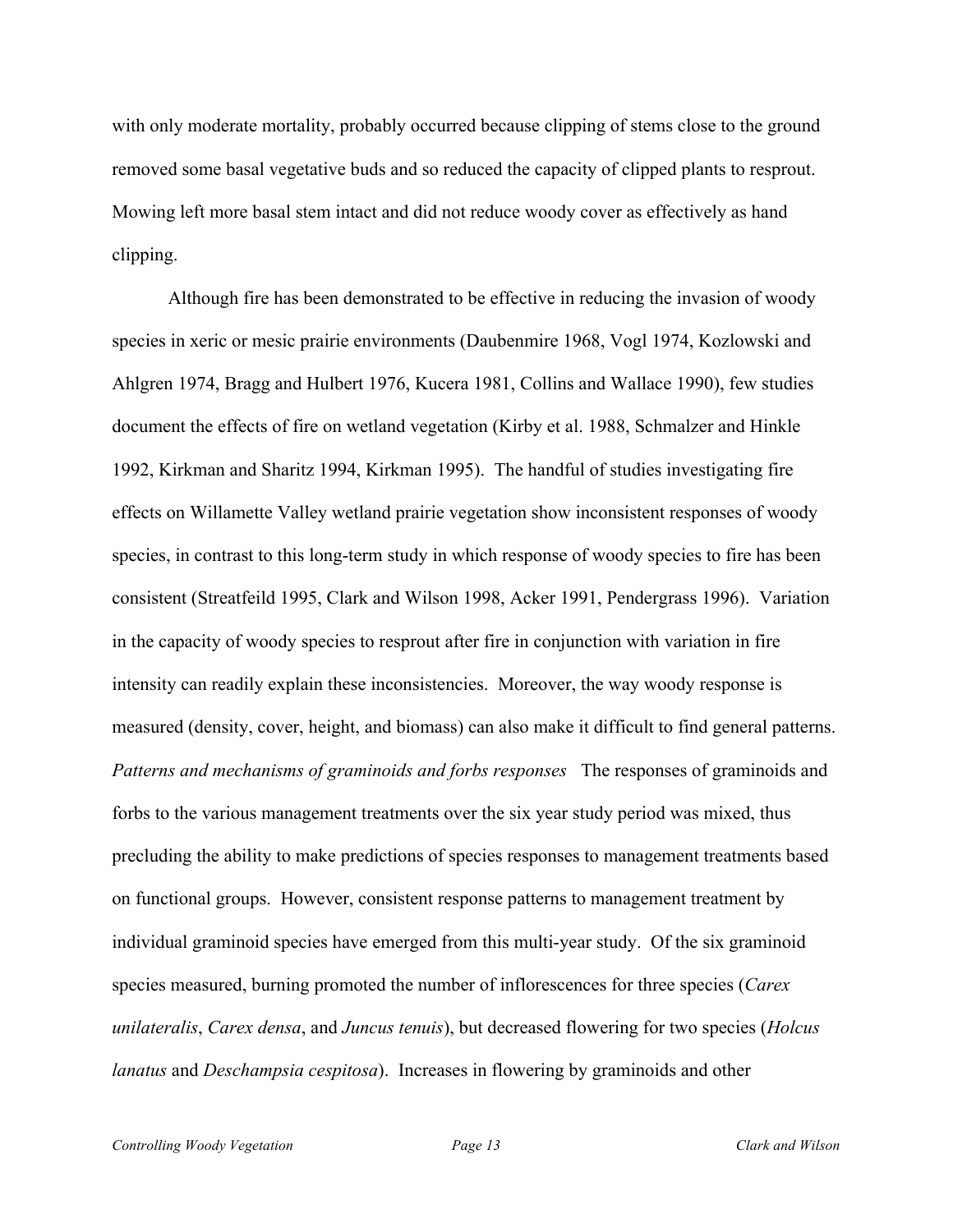monocotyledons after fire in grasslands have often been observed (Daubenmire 1968, Gill 1981, Whelan 1995). The reduction of woody biomass by fire was probably not the mechanism for the increase in flowering, because these species (*Carex unilateralis*, *Carex densa*, and *Juncus tenuis*) did not also increase in number of inflorescences after hand-removal, which also reduced woody biomass. Rather, other effects of fire, such as release of nutrients, are more likely responsible for the increase in flowering. Burning, although it can lead to competitive release with a decrease in woody species cover, might not have increased flowering in *Holcus lanatus* and *Deschampsia cespitosa* because of direct mortality of tillers (Grime and Lloyd 1973, Wilson and Clark 1997, but see Pendergrass 1996, Clark and Wilson 1998). Clump and tussock graminoids, like *D. cespitosa*, can grow readily after fire from protected meristematic tissues buried inside the clump (Holttum 1955, Whelan 1995). However, these tussocks also can accumulate the litter of senesced leaves, which can continue to burn after a fire passes, increasing temperatures and causing tiller mortality, thus inhibiting growth and reducing resources for flowering (Vogl 1974, Wright and Bailey 1982).

The failure of any treatment to promote the cover of *Deschampsia cespitosa* is consistent with the patterns found in other Willamette Valley wetland prairie studies. Burning decreased aboveground vegetative and reproductive biomass and inflorescence number of *Deschampsia cespitosa* at Finley National Wildlife Refuge (Clark and Wilson 1998) and at the same site *Deschampsia cespitosa* cover was reduced in more recently burned areas compared to previously burned areas (Streatfeild and Frenkel 1997). In west Eugene wetland prairies, *Deschampsia cespitosa* frequency increased immediately after burning, but cover declined significantly, suggesting a shift from predominately large plants to a greater number of smaller plants (Pendergrass 1996). Cover, however, returned to pre-burn abundance the following year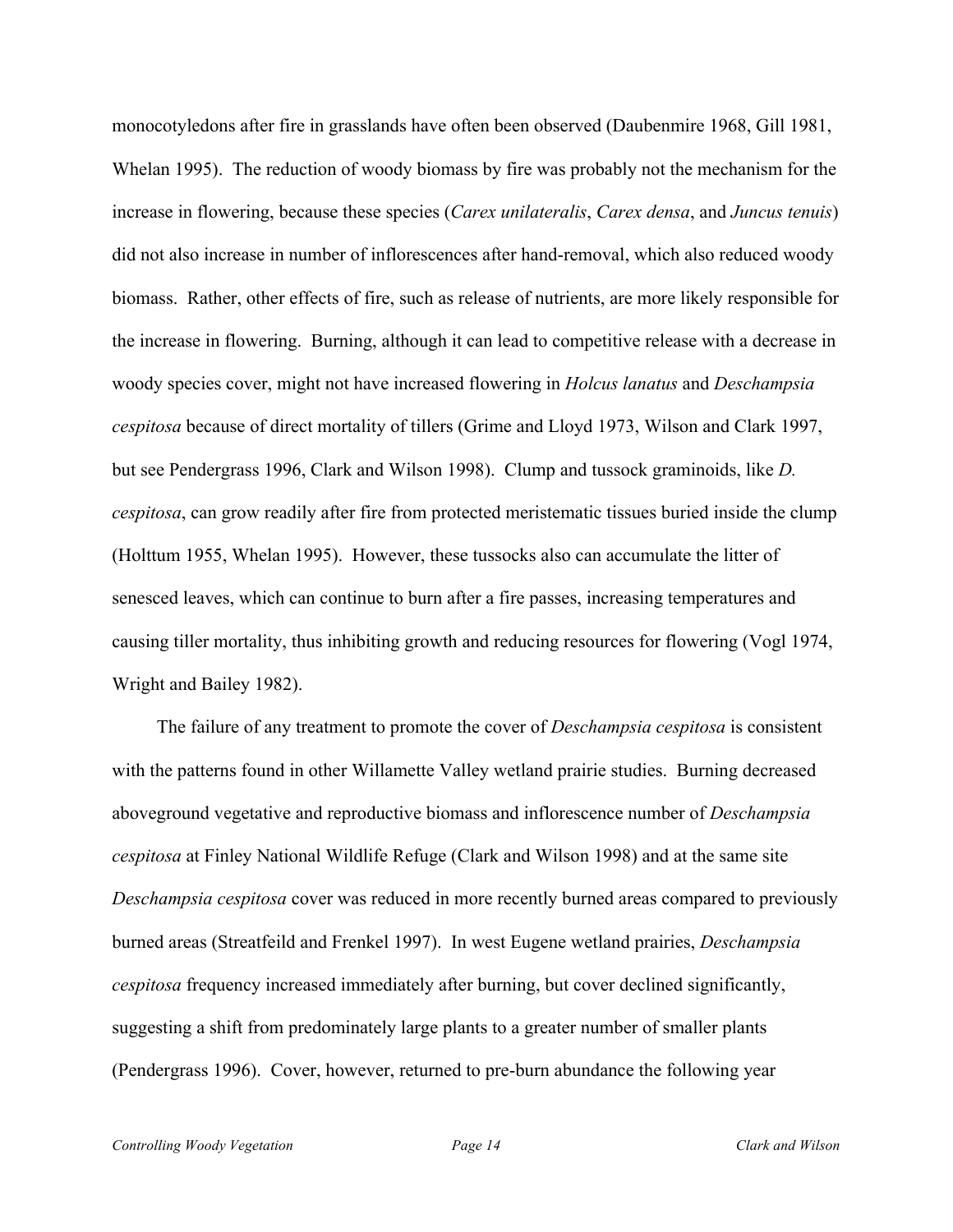(Pendergrass 1996). A similar pattern was observed in Horkelia Prairie (west Eugene) where *Deschampsia cespitosa* cover decreased almost 50% the first year after burning and then increased to slightly more than in the controls two years after the burn (Wilson et al. 1995).

Mowing often promoted flowering of the graminoid species (*Juncus tenuis*, *Anthoxanthum odoratum*, *Holcus lanatus*). The mechanisms for this increased flowering probably varied between species. Mowing may have increased flowering for *Juncus tenuis* due to the removal of cut litter, because flowering was also promoted with burning but not handremoval. In some grasslands, vegetation responses to light and moderate grazing or repeated mowing followed by removal of cut material are very similar to those responses following fire (review by Daubenmire 1968). In contrast, however, mowing may have promoted flowering of *Holcus lanatus* by reducing the height of the competitive woody plants (even though mowing did not reduce woody cover) and releasing the *Holcus lanatus* from competitive suppression from shading, because flowering of *Holcus lanatus* was also promoted by hand-removal of woody species.

Patterns of forb responses to repeated management treatments have generally been inconsistent for individual species and for groups of native and non-native species during the entire study period. For example, management treatments had little effect on the response of *Veronica scutellata* in both 1995 and 1999, but in 1997 all treatments increased cover relative to the control. The increase in cover of *Veronica scutellata* with fire in 1997 is similar to previous studies in which *Veronica scutellata* increased in establishment or frequency in burned wetland prairies (Pendergrass 1996), but contrasts with other studies that showed significant decreases in survival, reproduction, and cover (Streatfeild and Frenkel 1997, Clark and Wilson 1998). Response to management treatments may be modified by interactions with other environmental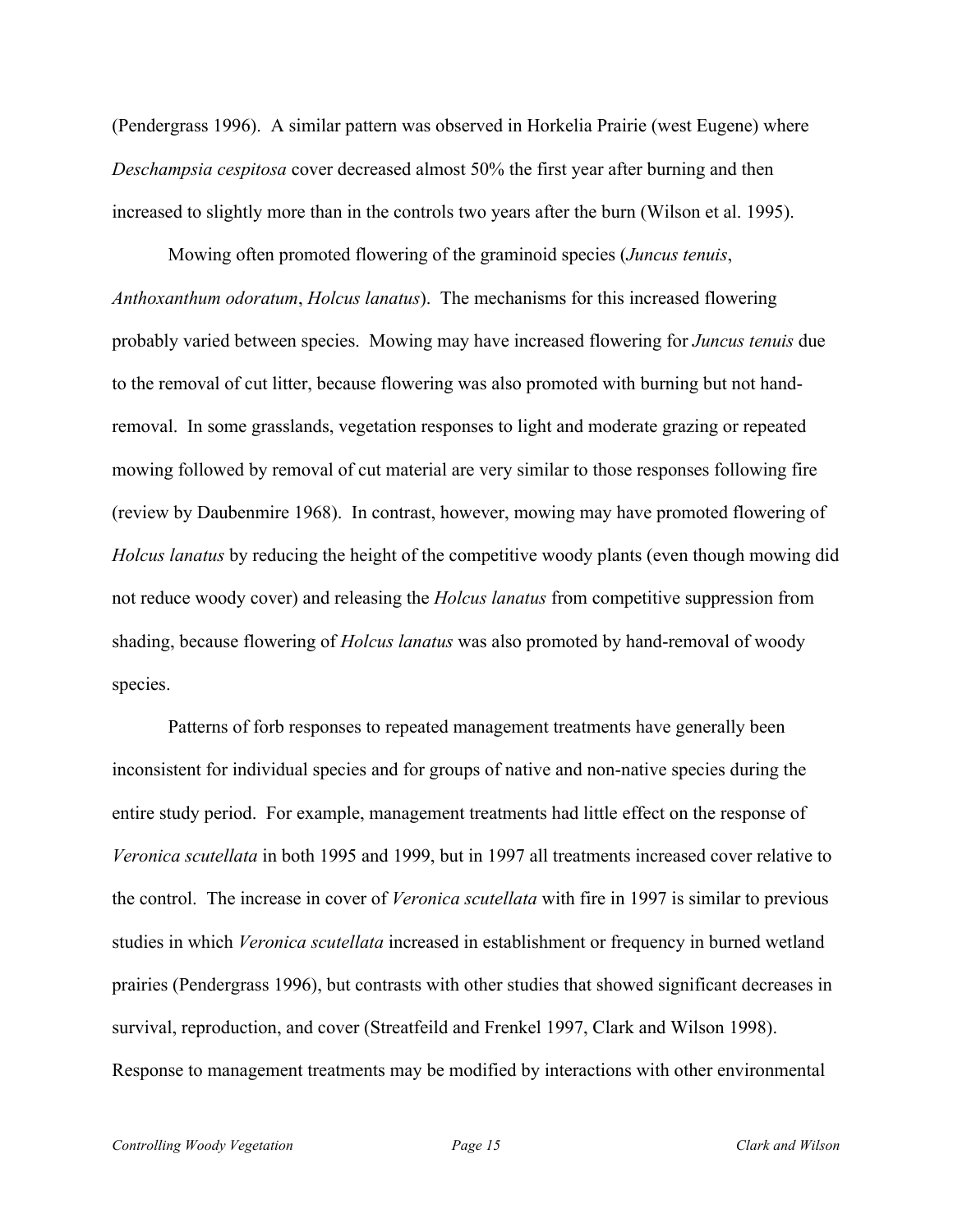factors. Also fires differ in their characteristics from year to year, potentially altering vegetation responses.

Due to lag time in response to disturbance, patterns of vegetation responses to repeated treatments may take several years to develop (Wilson and Clark 2001). For example, *Sidalcea cusickii* spp. *purpurea* showed an increase in cover with treatments for the first time in seven years. Five years after the initiation of this study, two native forbs *Sisyrinchium idahoensis* and *Eriophyllum lanatum* appeared for the first time in the burn treatments and are still present and flowering. *Chrysanthemum leucanthemum* was found in the hand-removal treatment for the first time in 2001 and also found growing in the control for the first time in 1999, suggesting that the abundance of this weedy non-native species may be increasing.

## **Management Implications**

Restoration and conservation efforts often lack experimental validation, particularly with the use of fire (Lugo 1993, Whelan 1995, Montalvo et al. 1997, Palmer et al. 1997, Pickett and Parker 1997, Michener 1997, Wilson and Lantz 2000). By setting up management treatments as experiments and incorporating replication and controls, valid conclusions can be made. Use of pre-manipulation data, as with this present investigation, allows the separation of significant treatment effects from confounding effects of other factors, such as previous existing vegetation and annual variation in weather.

Management strategies for restoration of Willamette Valley native prairies require reduction in the abundance of woody species, the reduction or prevention of an increase in abundance of non-native pest plant species, and the increase or at least the maintenance of native plant species' abundance (Table 9). Our study shows that both prescribed burning and handremoval of woody species reduced the abundance of woody species, indicating that hand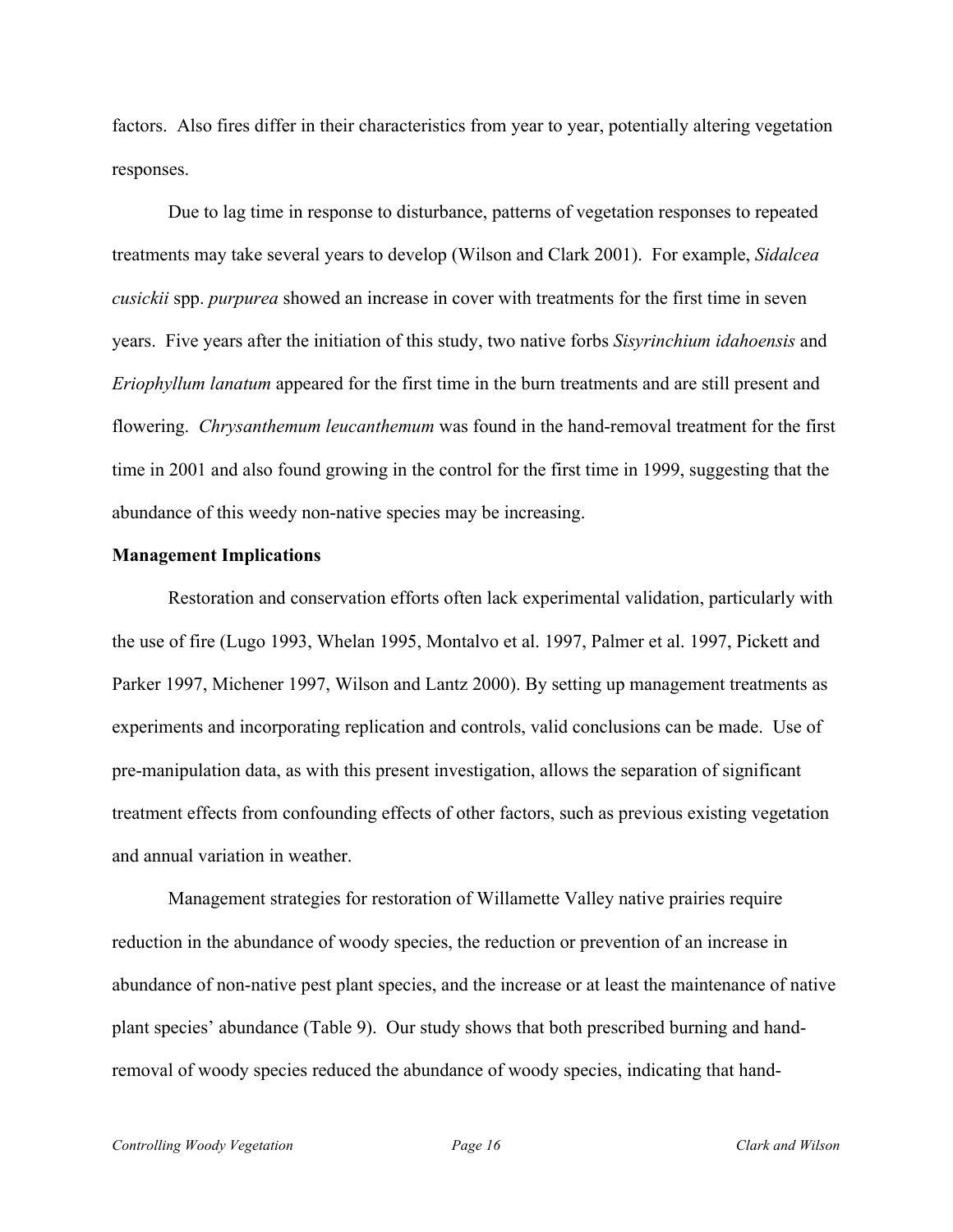removal maybe a viable alternative to prescribed burning (Table 9). The pattern established thus far indicates that woody cover reduction is maintained with two-year treatment intervals of burning and hand-removal even with large increases in woody cover in control plots. In contrast to the other two treatments, repeated mowing with removal of cut material after four treatment periods did not reduce the abundance of woody species, and thus would not be a viable alternative management option (Table 9).

Implicit in the choice of fire as a tool for managers of native prairies are the assumptions that native herbaceous species are fire-adapted, with prescribed burning promoting or maintaining their abundance, and that many non-native herbaceous species are not adapted to fire, with prescribed burning inhibiting or at least not promoting the population size of these species. The results of this investigation show that native herbaceous species as a group were either promoted or did not change in abundance and flowering after burning compared to the controls, supporting the first assumption (Table 9). One important exception was the trend for reduction of flowering by fire of the key native grass, *Deschampsia cespitosa*. The non-native herbaceous species as a group did not increase in cover or flowering after burning compared to the controls, also supporting assumptions (Table 9).

The alternative management options to burning, hand-removal, and mowing, were generally successful in meeting the management objectives for herbaceous species (Table 9), with the exception for both alternatives of an unwanted increase in the flowering of non-native graminoid species.

In summary, the results to date show that burning of woody species is the best option of the three tested management treatments for achieving the restoration goals for native wetland prairies (Table 9). Because of the ineffectiveness of mowing with removal of cut material in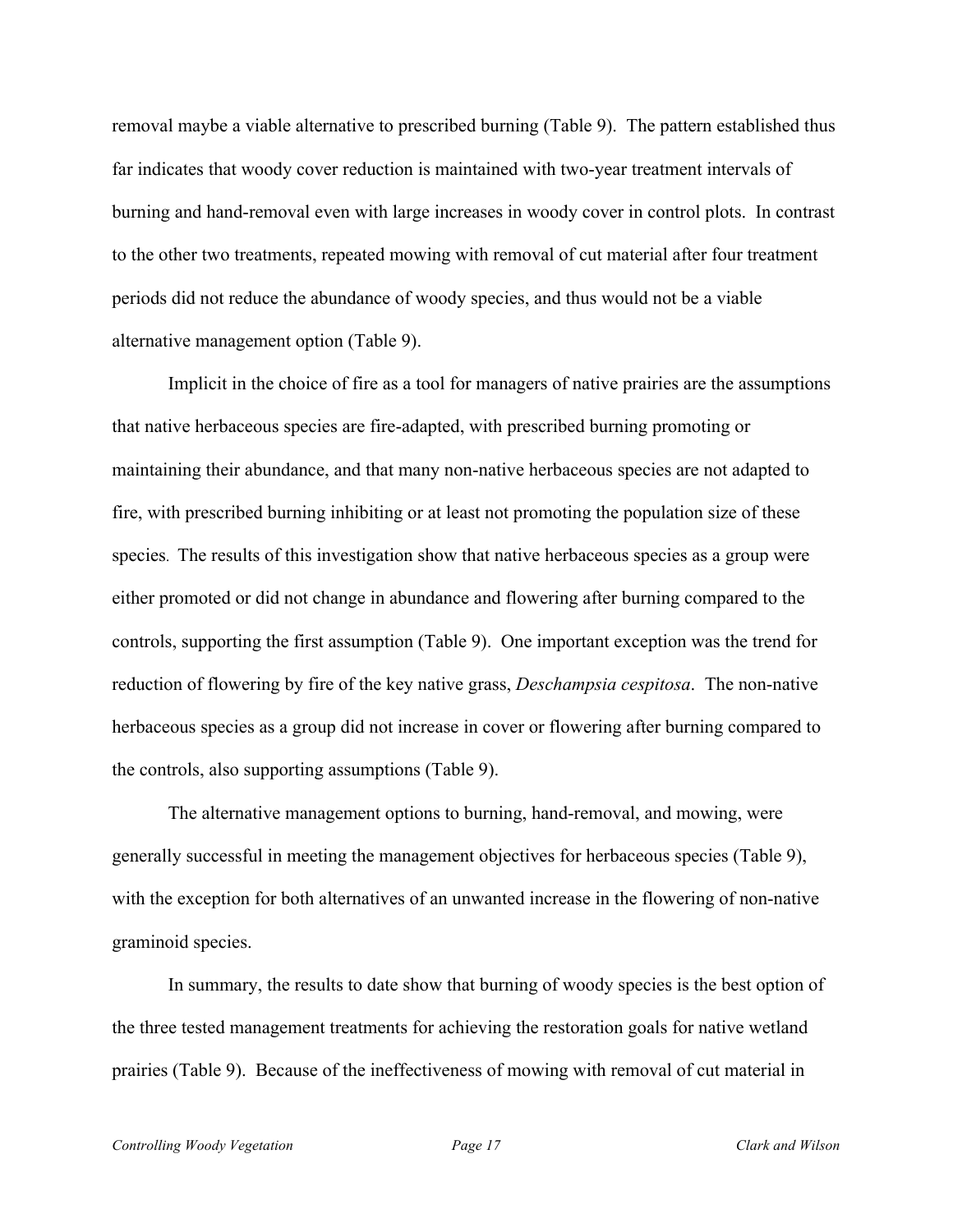decreasing cover of woody species combined with the tendency to promote flowering of nonnative graminoid species, this treatment should be avoided.

Long-term patterns of vegetation response to repeated treatments may not be apparent for several years as this study demonstrates. However, although some patterns, such as flowering response by long-lived perennial graminoids, are emerging, changes in the number of inflorescences after treatment may take considerable time to influence long-term population dynamics. The importance of seedling recruitment to the population dynamics of native species is unknown in this ecosystem. Fires differ in their characteristics from year to year; only repeated treatments and continued monitoring will conclusively demonstrate the effectiveness of these management approaches.

## **ACKNOWLEDGMENTS**

We gratefully acknowledge the financial and logistical support of the Bureau of Land Management, who is responsible for the management of Danebo wetland. A Challenge Cost Share agreement between the Bureau of Land Management, Coast Range Area, Eugene, OR and Oregon State University, Corvallis, OR provided the financial support for this project. The experimental treatments were conducted by the Bureau of Land Management.

Many other people contributed to the success of this project. We thank Amy Clark, Tina Dreisbach, Linda Hasselbach, Keli Kuykendall, Scott Wadlow, Machelle Nelson, Marilynn Bartels, and Sam Leininger for their assistance in the field. We also thank Elida Machado, Scott Wadlow, and Mahala Young for help in data entry.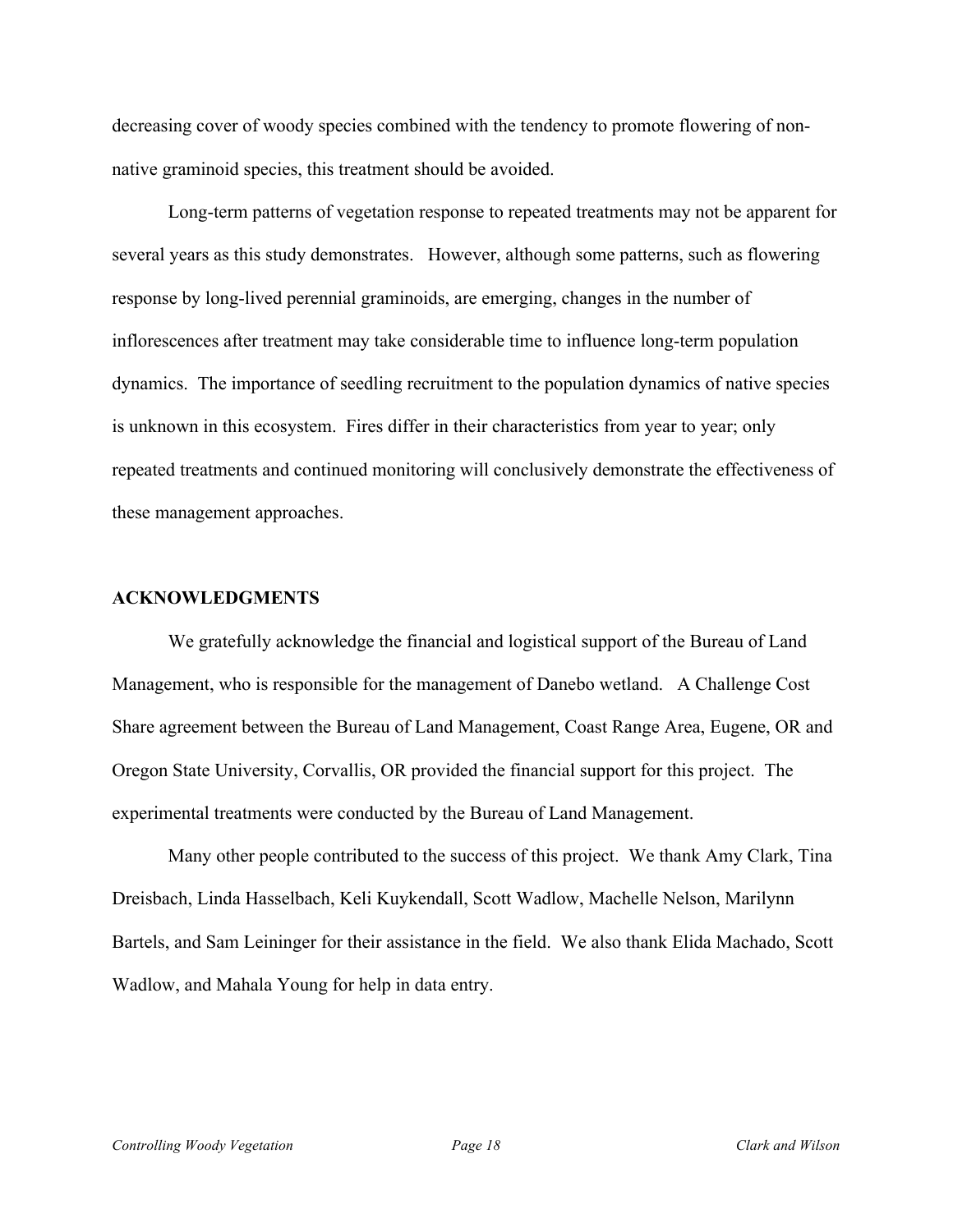## **REFERENCES**

Acker, S.A. 1991. Analysis of experimental tree burning at the Willow Creek Preserve, Lane County, Oregon. Unpublished report on file at the Oregon Field Office of The Nature Conservancy, USA.

Agee, J.K. 1996. Achieving conservation biology objectives with fire in the Pacific Northwest. Weed Technology 10:417-421.

Boag, P.G. 1992. Environment and Experience: Settlement Culture in Nineteenth-Century Oregon. University of California Press, Berkeley, CA, USA.

Boyd, R. 1986. Strategies of Indian burning in the Willamette Valley. Canadian Journal of Anthropology 5:65-86.

Christy, J.A. and E.R. Alverson. 1994. Saving the Valley's wet prairie. The Nature Conservancy –Oregon Chapter Newsletter. Portland, Oregon, USA.

Clark, D.L. and M.V. Wilson. 1998. Fire effects on wetland prairie plant species. Report to the U.S. Fish and Wildlife Service, Western Oregon Refuges, Corvallis, Oregon, USA.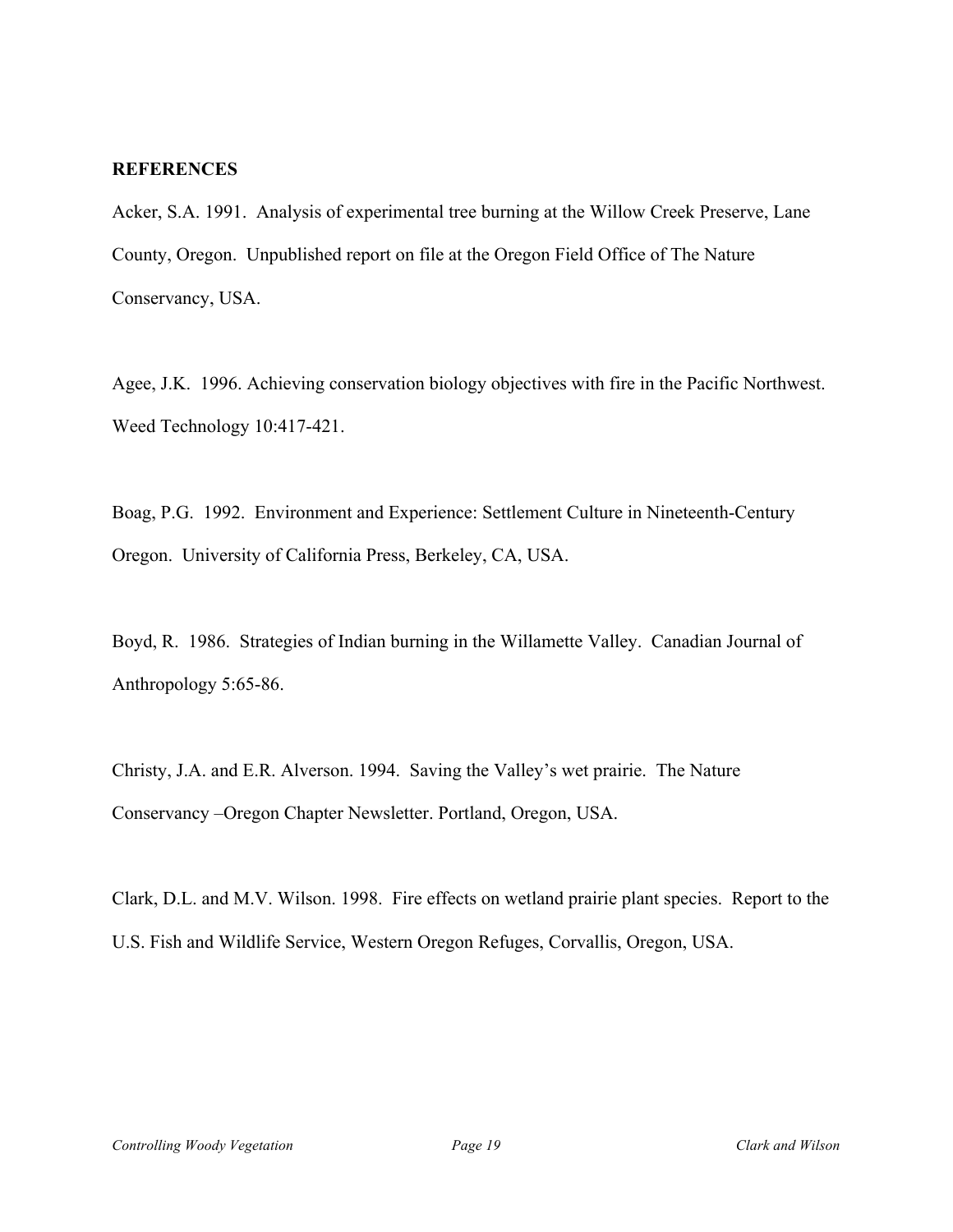Clark, D.L., K.K. Finley, C.A. Ingersoll. 1993. Status Report for *Erigeron decumbens* var. *decumbens*. Report prepared for the Conservation Biology Program, Oregon Department of Agriculture, Salem, Oregon, USA

Collins, S.L. and L.L. Wallace (eds) 1990. Fire in North American Tallgrass Prairies. University of Oklahoma Press: Norman, OK, USA.

Daubenmire, R.F. 1968. Ecology of Fires in Grasslands. IN Advances in Ecological Research Vol. X. J.B. Cragg (ed) p. 209-266. Academic Press. New York, NY, USA.

Finley, K.K. 1995. Hydrology and related soil features of three Willamette Valley wetland prairies. M.S. Thesis. Oregon State University, Corvallis, OR, USA.

Franklin, J. F. and C.T. Dyrness. 1973. Natural vegetation of Oregon and Washington. USDA Forest Service General Technical Report. PNW-8, Pacific Northwest Forest Range Experiment Station. Portland, Oregon, USA.

Frenkel, R.E. and E.R. Heinitz. 1987. Composition and structure of Oregon ash (*Fraxinus latifolia*) forest in William L. Finley National Wildlife Refuge, Oregon. Northwest Science 61:203-212.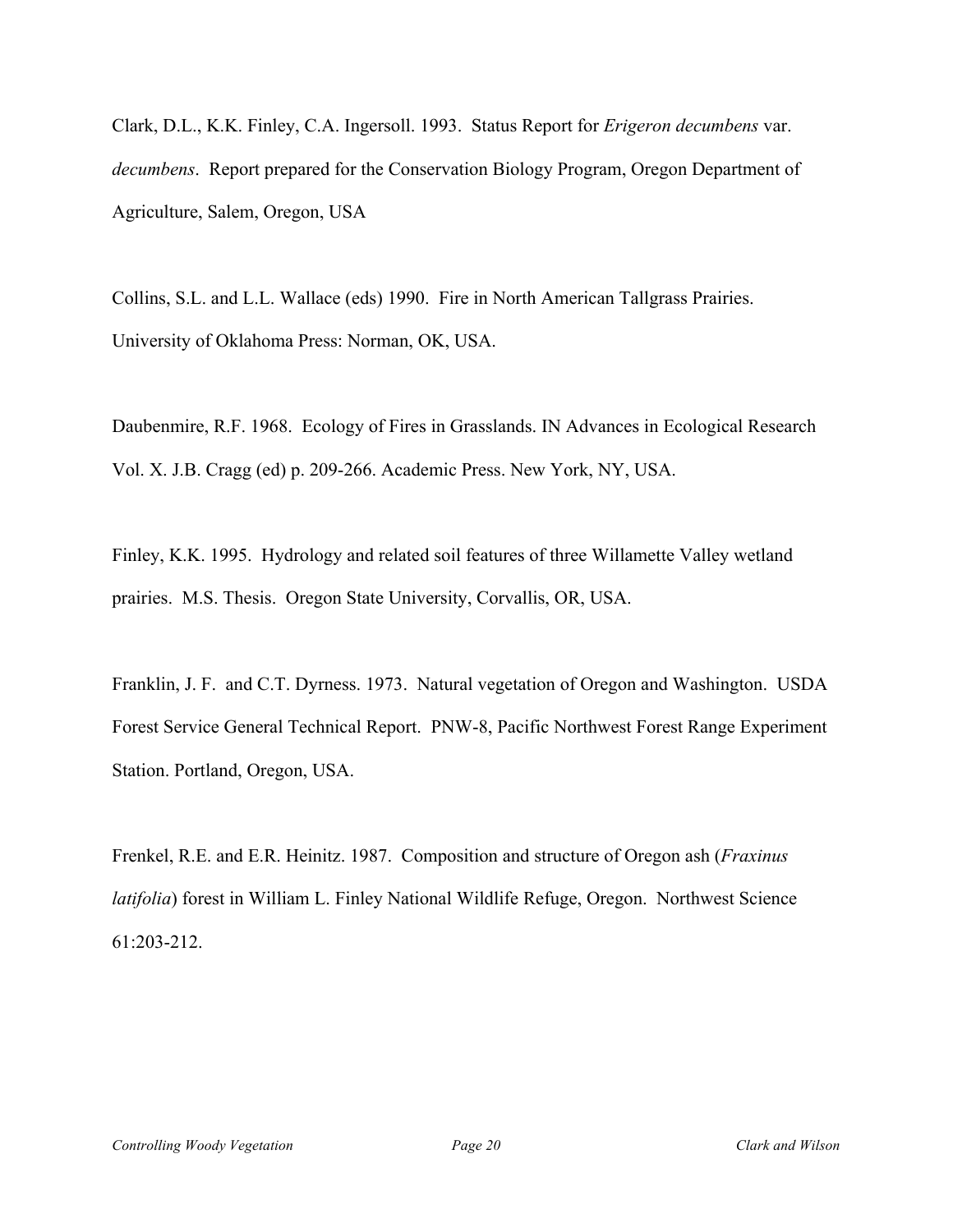Gill, A.M. 1981. Fire adaptive traits of vascular plants. IN H.A. Mooney, T.M. Bonnicksen, N.L. Christensen, J.E. Lotan, and W.A. Reiners (eds). Fire Regimes and Ecosystem Properties, US Forest Service, General Technical Report WO-26, Washington, D.C., USA.

Grime, J.P. and P.S. Lloyd. 1973. An Ecological Atlas of Grassland Plants. Fletcher and Son LTD, Norwich.

Habeck, R. J. 1961. The original vegetation of the mid-Willamette Valley. Northwest Science 35:65-77.

Hammond, P.C. and M.V. Wilson. 1993. Status of the Fender's blue butterfly. Report to the U.S. Fish and Wildlife Service, USA.

Hitchcock, C.L. and A. Cronquist. 1973. Flora of the Pacific Northwest. University of Washington Press, Seattle, USA.

Holttum, R.E. 1955. Growth habits of monocotyledons – variations on a theme. Phytomorphology 5:399-413.

Huffaker, C. B. 1964. Fundamentals of biological weed control IN (DeBach, P. and Schlinger, E.I. (eds). Biological Control of Insect Pests and Weeds, Chapman and Hall, London, pages 74- 117.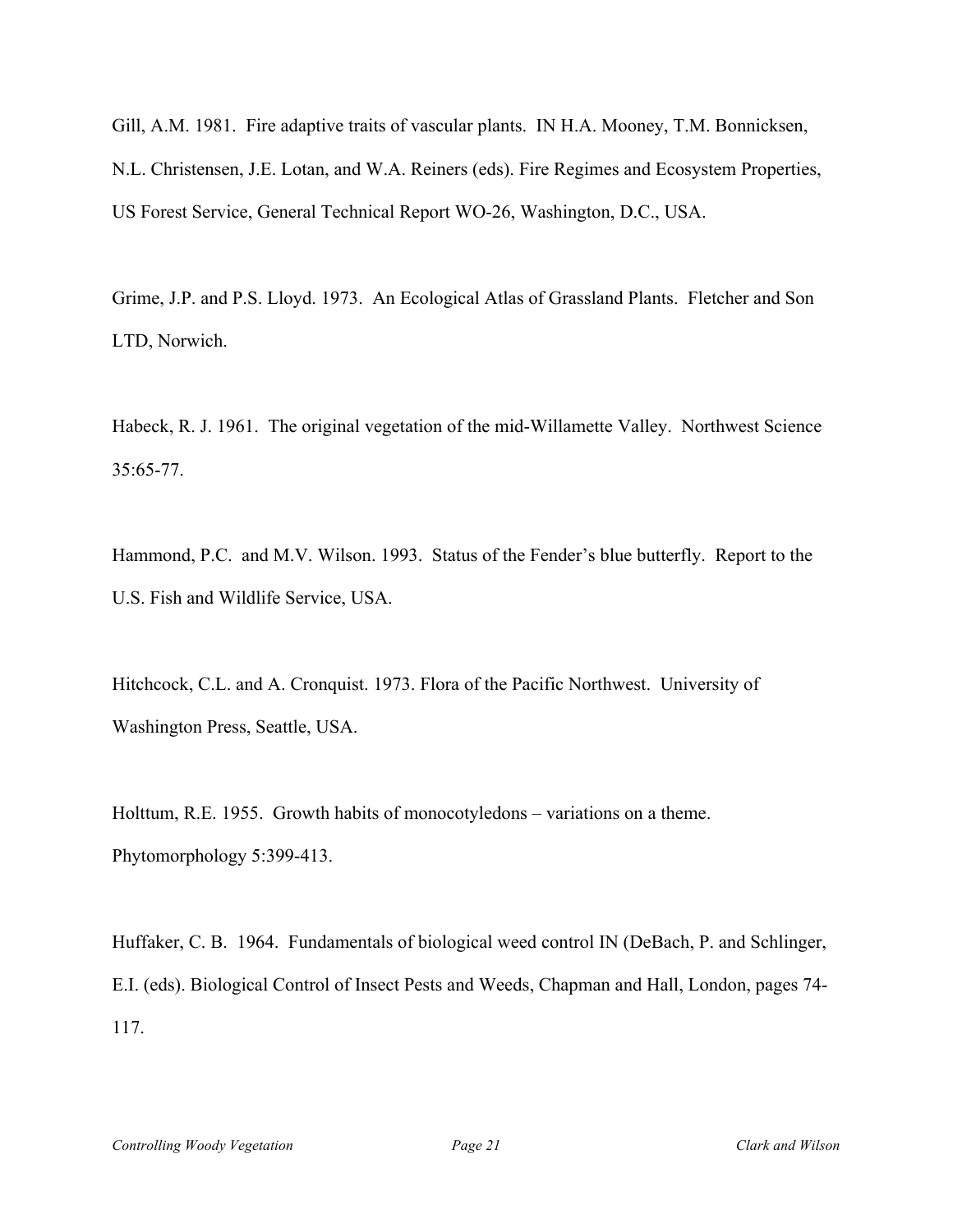Johannessen, C.L., W.A. Davenport, A. Millet, and S. McWilliams. 1971. The vegetation of the Willamette Valley. Annals of the Association of American Geographers 61:286-302.

Kirkman, L.K. 1995. Impacts of fire and hydrological regimes on vegetation in depression wetlands of southeastern USA. In Proceedings 19ths Tall Timbers Fire Ecology Conference Fire in wetlands: A Management Perspective. Tall Timbers Research Station, Tallahassee, Florida.

Kirkman, L.K. and R.R. Sharitz. 1994. Vegetation disturbance and maintenance of diversity in intermittently flooded Carolina Bays in South Carolina. Ecological Applications 4:177-188.

Kirby, R.E., S.J. Lewis, and T.N. Sexson. 1988. Fire in North American Wetland Ecosystems and Fire-Wildlife Relations: An Annotated Bibliography. Fish and Wildlife Service, U.S. Department of the Interior, Washington, D.C., USA.

Kozlowski, T.T. and C.E. Ahlgren. 1974. Fire and Ecosystems. Academic Press, New York, USA.

Kucera, C.L. 1981. Grasslands and fire. P. 90-111. In H.A. Mooney, T.M. Bonnicksen, N.L. Christensen, J.E. Lotan, and W.A. Reiners (eds). Fire Regimes and Ecosystem Properties, US Forest Service, General Technical Report WO-26, Washington, D.C., USA.

Lange, O.L., P.S. Nobel, C.B. Osmond, H. Ziegler. 1981. Physiological Plant Ecology I, Springer-Verlag, Berlin, New York, USA.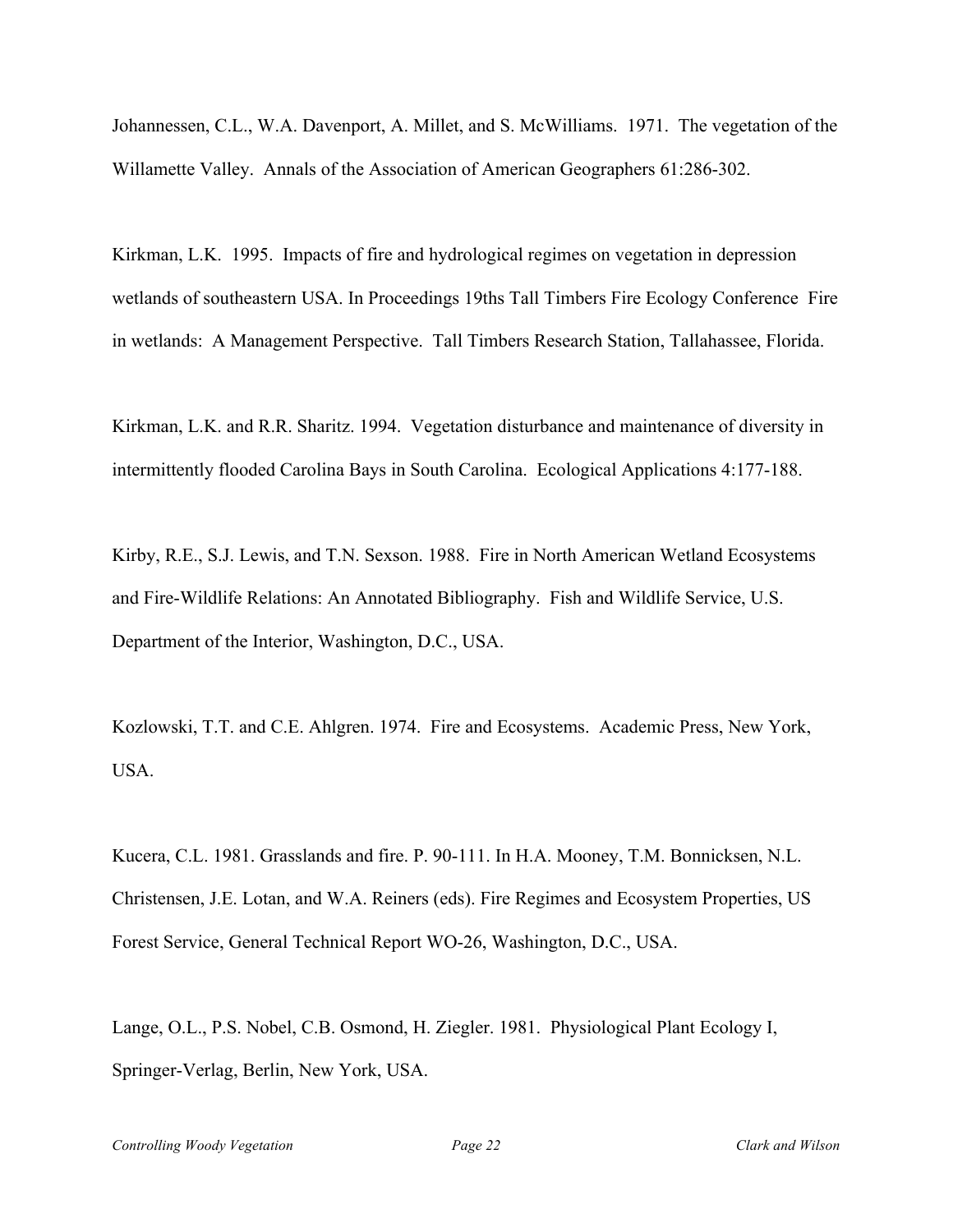Lugo, A.E. 1993. Fire and Wetland Management. In Proceedings 19ths Tall Timbers Fire Ecology Conference Fire in wetlands: A Management Perspective. Tall Timbers Research Station, Tallahassee, Florida, USA.

Magee, T. K. 1986. Vegetation monitoring at Wren Prairie Preserve: I. Initial response of grassland vegetation to controlled burning. Unpublished report on file at the Oregon Field Office of The Nature Conservancy, Portland, Oregon. USA.

Maret, M.P. and M.V. Wilson. 2000. Fire and seedling dynamics in western Oregon prairies. Journal of Vegetation Science, in press.

Michener, W.K. 1997. Quantitatively evaluating restoration experiments: research design, statistical analysis, and data management considerations. Restoration Ecology 5:324-337.

Moir, W. and P. Mika. 1972. Prairie vegetation of the Willamette Valley, Benton County, Oregon. Report on file at Forest Science lab, 3200 Jefferson Way, Corvallis, Oregon, USA.

Montalvo, A.M., S.L. Williams, K.J. Rice, S.L. Buchmann, C. Cory, S.N. Handel, G.P. Nabhan, R. Primack, R.H. Robichaux. 1997. Restoration biology: A population biology perspective. Restoration Ecology 5: 277-290.

Nelson, J.C. 1919. The grasses of Salem, Oregon, and vicinity. Torreya 19:216-227.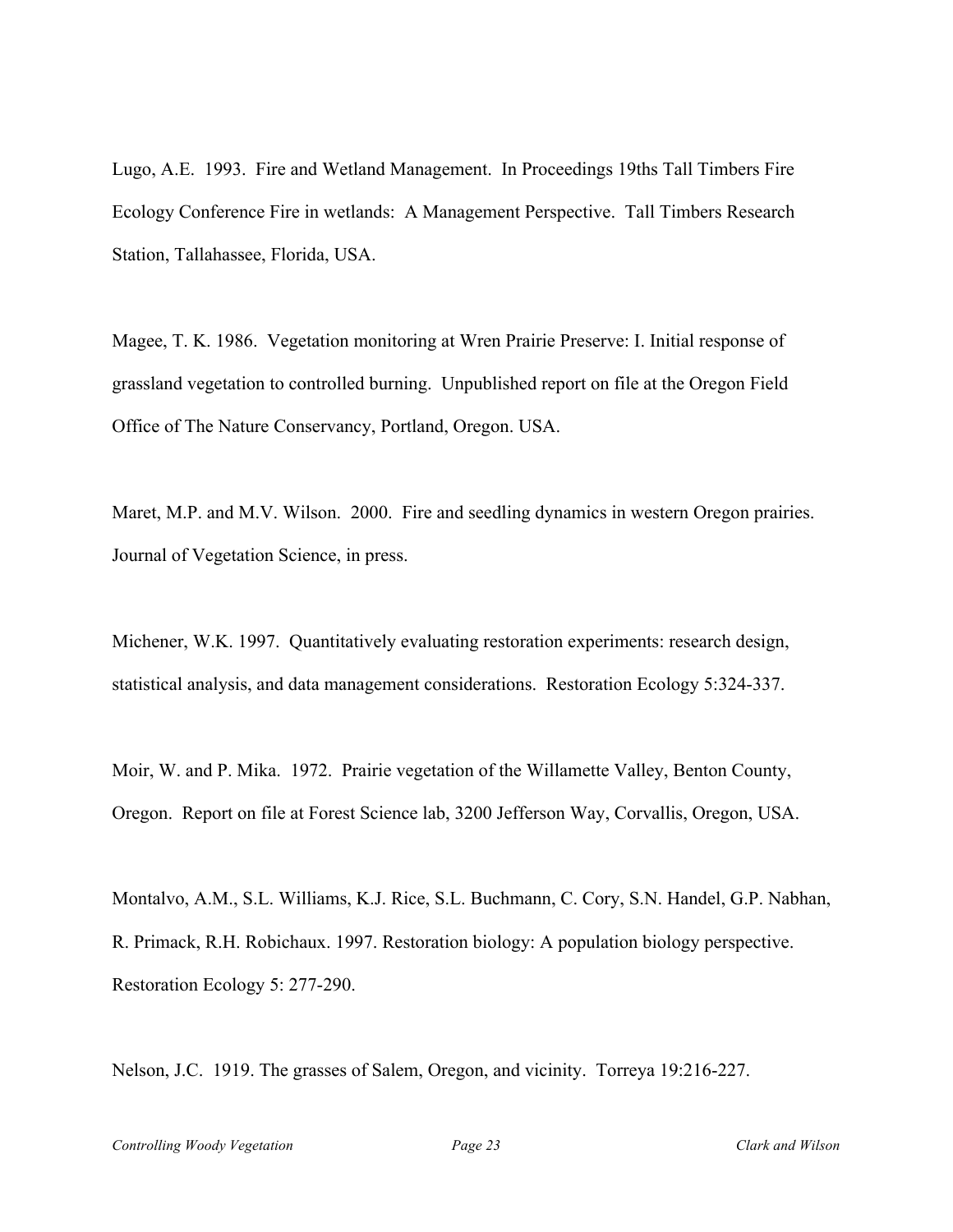Noss, R.F., E.T. LaRoe III, J.M. Scott. 1995. Endangered ecosystems of the United States: A preliminary assessment of loss and degradation. National Biological Service, Biological Report 28.

Oregon Natural Heritage Program. 1983. Survey of Willamette Valley 1981-1983 (A report to the Mason Trust). The Natural Conservancy. Portland, Oregon, USA.

Palmer, M.A., R.F. Ambrose, N.L. Poff. 1997. Ecological theory and community restoration ecology. Restoration Ecology 5: 291-300.

Pickett, S.T.A. and V.T. Parker. Avoiding the old pitfalls: opportunities in a new discipline. Restoration Ecology 2:75-79.

Pendergrass (Connelly), K.L. 1996. Vegetation composition and response to fire of native Willamette Valley wetland prairies. M.S. Thesis, Oregon State University, Corvallis, Oregon. USA.

Reed, William R. 1993. *Rosa nutkana*. In: Fischer, William C., compiler. The Fire Effects Information System [Data Base]. Missoula, MT: U.S. Department of Agriculture, Forest Service, Intermountain Research Station, Intermountain Fire Sciences Laboratory. Magnetic tape reels; 9 track; 1600 bpi, ASCII with Common LISP present.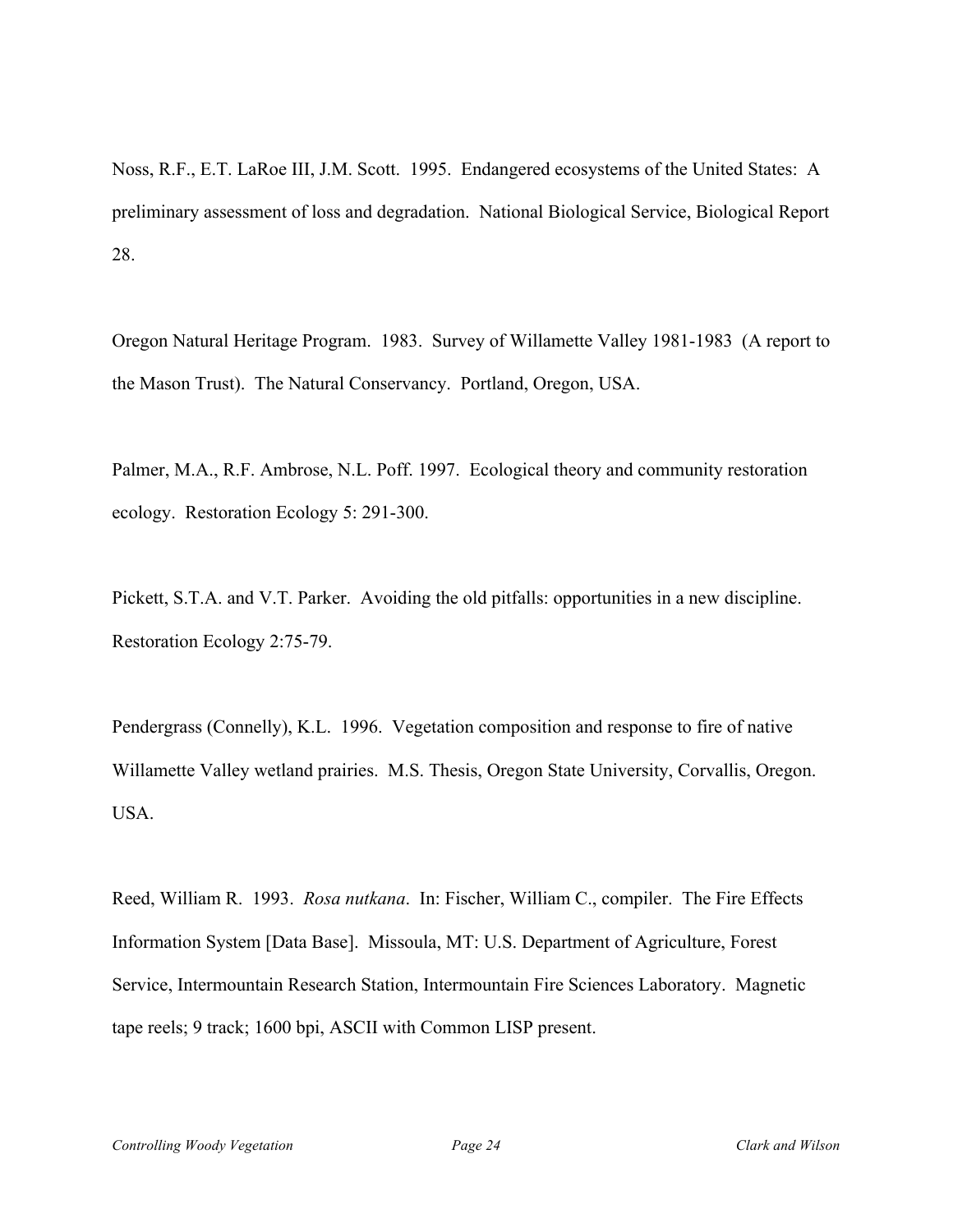Schaffers, A.P., M.C. Vesseur, and K.V. Sykora. 1998. Effects of delayed hay removal on the nutrient balance of roadside plant communities. Journal of Applied Ecology 35: 349-364.

Schmalzer, P.A. and C.R. Hinkle. 1992. Soil dynamics following fire in *Juncus* and *Spartina* marshes. Wetlands 12:8-21.

Soil Conservation Service. 1975. Soil survey of Benton County Area, Oregon. U.S. Department of Agriculture.

Streatfeild, R. 1995. Ecological survey and interpretation of the Willamette Floodplain Research Natural Area. W.L. Finley National Wildlife Refuge, Oregon. M.S. Thesis, Oregon State University. Corvallis, OR, USA.

Streatfeild, R. and R.E. Frenkel. 1997. Ecological survey and interpretation of the Willamette Floodplain Research Natural Area, W. L. Finley National Wildlife Refuge, Oregon, USA. Natural Areas Journal 17:346-354.

Tiermenstein, D. 1989. *Rubus discolor*. In: Fischer, William C., compiler. The Fire Effects Information System [Data Base]. Missoula, MT: U.S. Department of Agriculture, Forest Service, Intermountain Research Station, Intermountain Fire Sciences Laboratory. Magnetic tape reels; 9 track; 1600 bpi, ASCII with Common LISP present.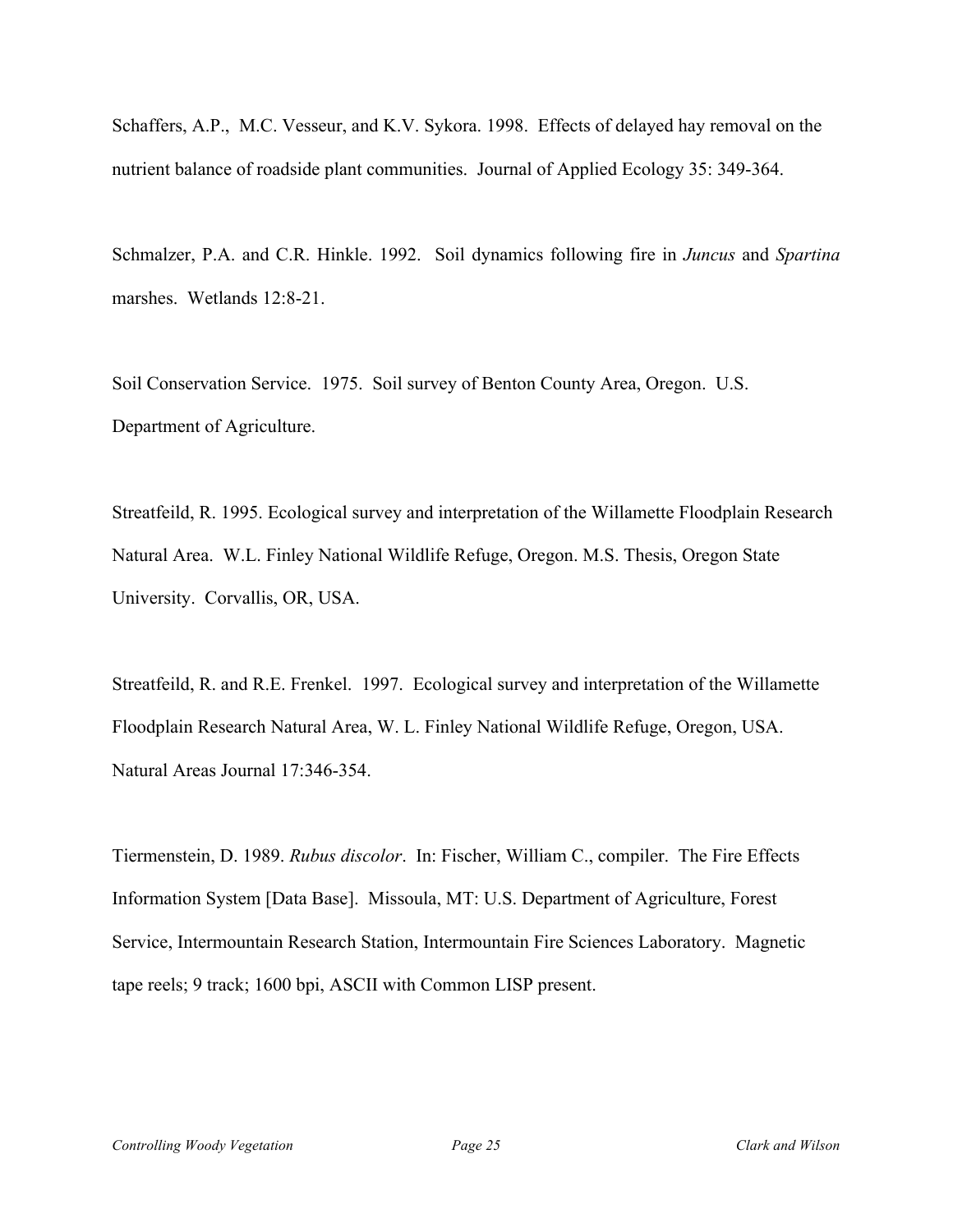Thilenius, J.F. 1968. The *Quercus garryana* forest of the Willamette Valley, Oregon. Ecology 49:1124-1133.

Towle, J.C. 1982. Changing geography of Willamette Valley woodlands. Oregon Historical Quarterly 83:66-87.

Vogl, R. 1974. Effects of fire on grasslands. In Kozlowski, T.T. and C.E. Ahlgren (eds.). Fire and Ecosystems. Academic Press, New York. USA.

Whelan, R.J. 1995. The Ecology of Fire. Cambridge University Press.

Wilson, M.V. 1998. Wetland Prairie, Part I of the U.S. Fish and Wildlife Service Willamette Basin Recovery Plan, prepared for U.S. Fish and Wildlife Service, Oregon State Office, USA.

Wilson, M.V. and D.L. Clark. 1997. Effects of fire, mowing, and mowing with herbicide on native prairie of Baskett Butte, Baskett Slough NWR. Final report 1994-1997 to the U.S. Fish and Wildlife Service, Western Oregon Refuges, USA.

Wilson, M.V. and D.L. Clark 2001. Controlling invasive *Arrhenatherum elatius* and promoting native prairie grasses through mowing. Applied Vegetation Science 4:129-138.

Wilson, M.V. and L. Lantz. 2000. Issues and framework for building successful sciencemanagement teams for natural areas management. Natural Areas Journal 20:381-385.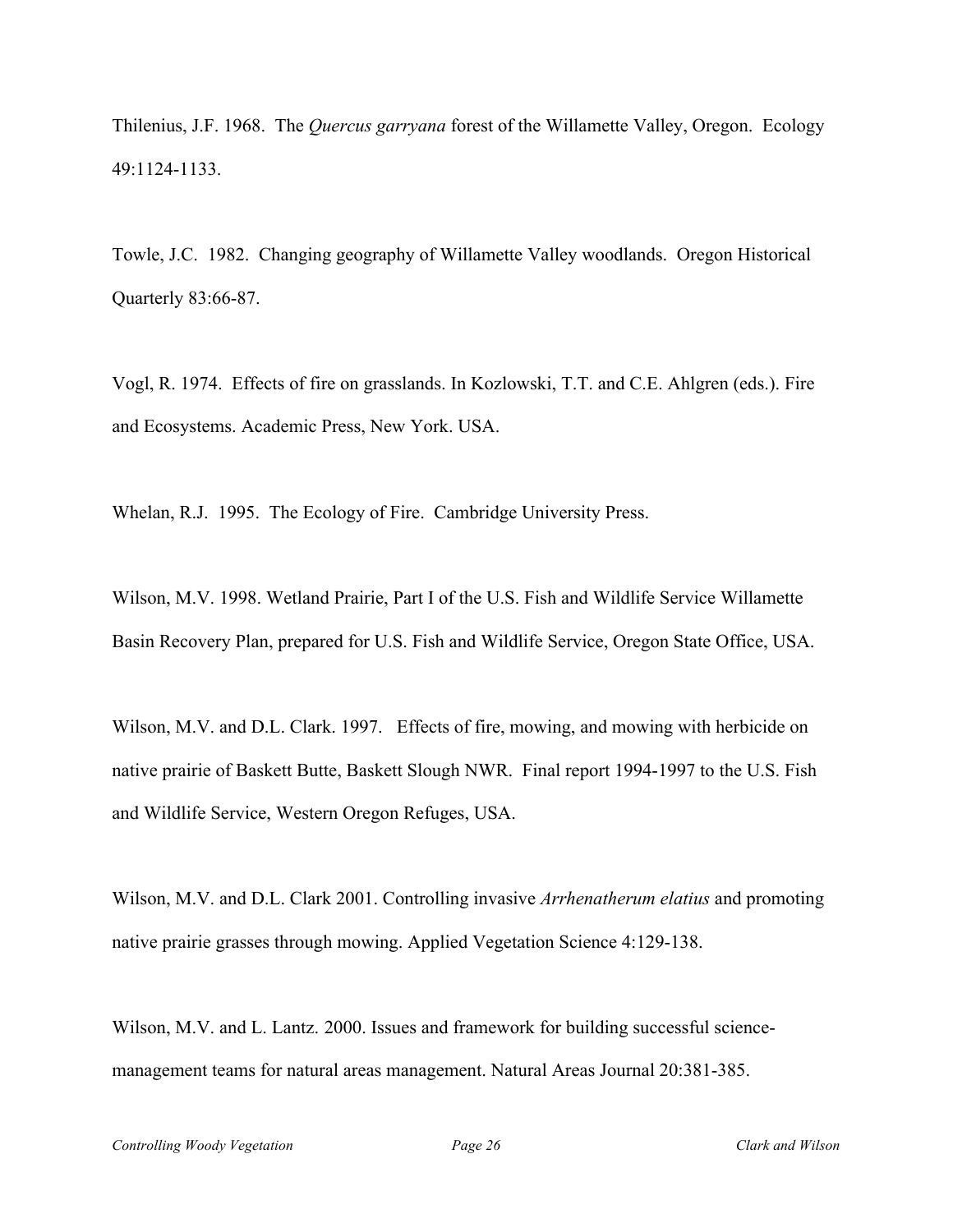Wilson, M.V., K.P. Connelly (Pendergrass) and L. Lantz. 1993. Plant species, habitat, and site information for Fern Ridge Reservoir. A component of the Project to Develop Management Guidelines for Native Wetland Communities. Prepared for Waterways Experiment Station, Army Corps of Engineers, Vicksburg, Mississippi, and the Soil Conservation Service, Portland, Oregon.

Wilson, M.V., C.A. Ingersoll, and D. Clark. 1995. Seed dormancy, germination, and establishment. In Studies of plant establishment limitations in wetlands of the Willamette Valley, Oregon, Army Corps of Engineers, Waterways Experiment Station; prepared for U.S. Army Crops of Engineers. Wetlands Research Program Technical Report WRP-RE-13), USA, 75 pages.

Wright, H. A. and A.W. Bailey. 1982. Fire Ecology – Western United States and Southern Canada. John Wiley and Sons, New York, USA.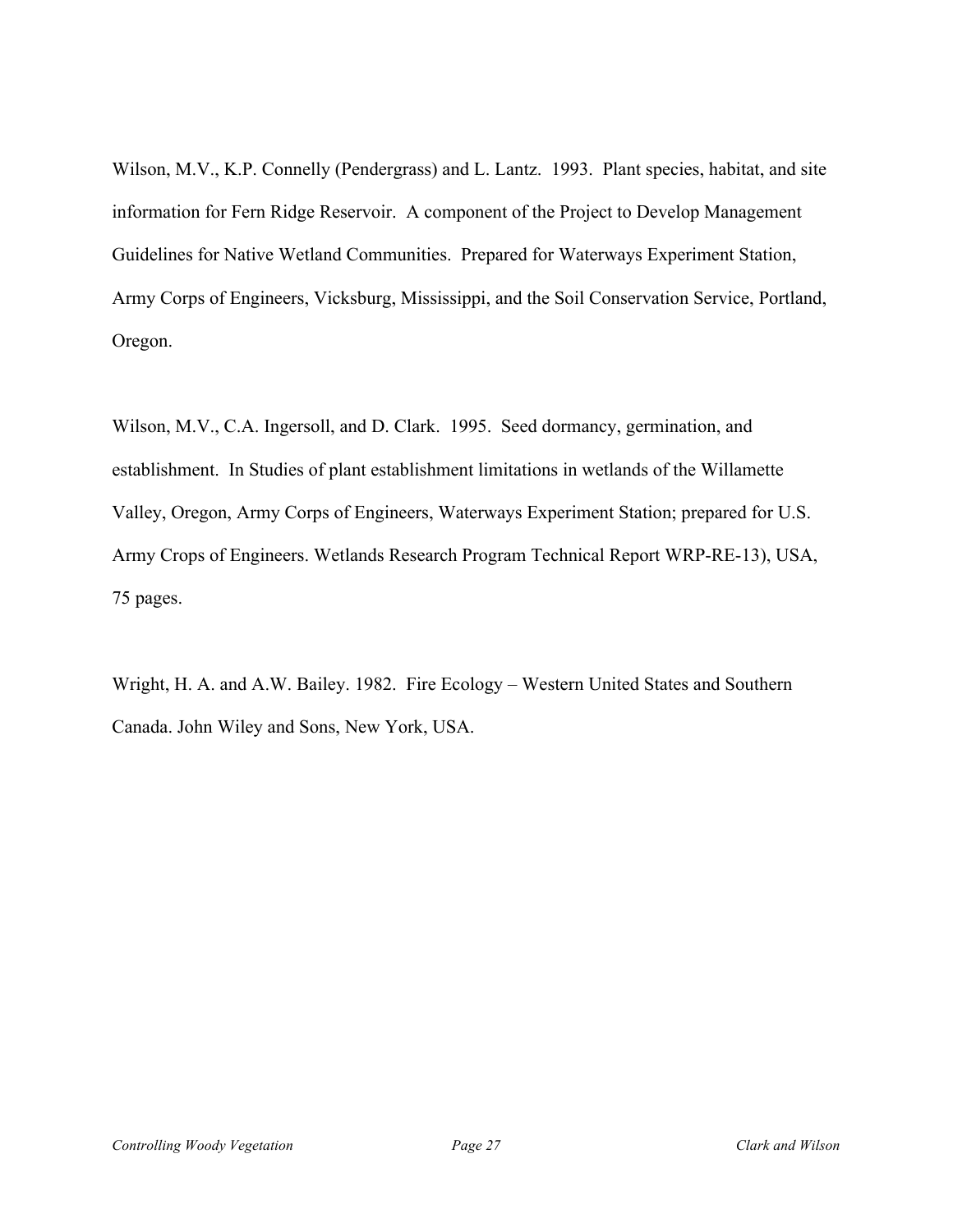Figure 1. Map of vegetation types at the BLM Danebo wetland office site (compiled by Glenn Miller, Oregon Department of Agriculture and provided by the BLM Coast Range Office)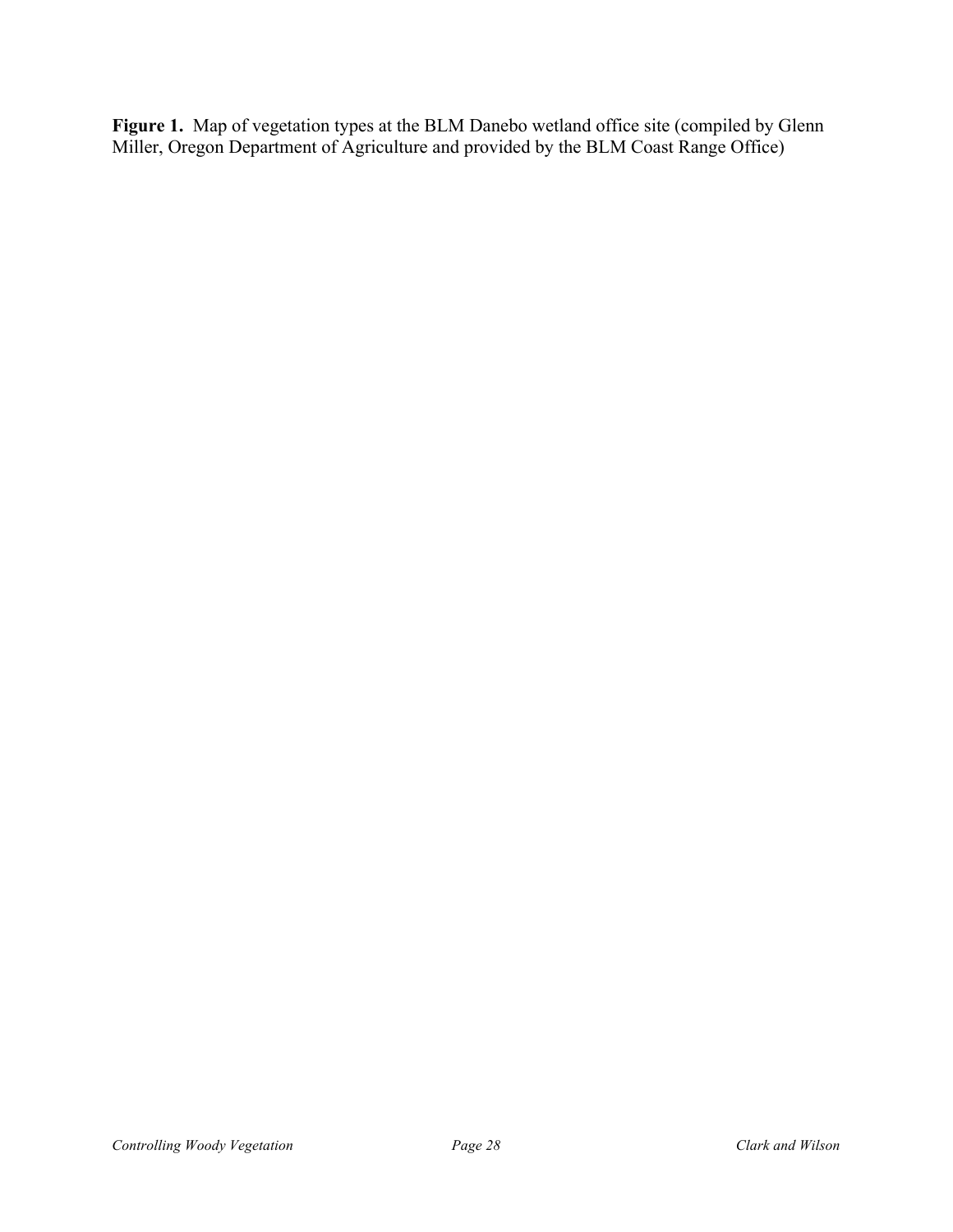**Figure 2.** Map of the Danebo study site showing the 5 blocks (not drawn to scale) and the location of treatments within the blocks: *M* is mow with litter removal, *H* is hand-removal of woody species, *C* is no manipulation and *B* is burn.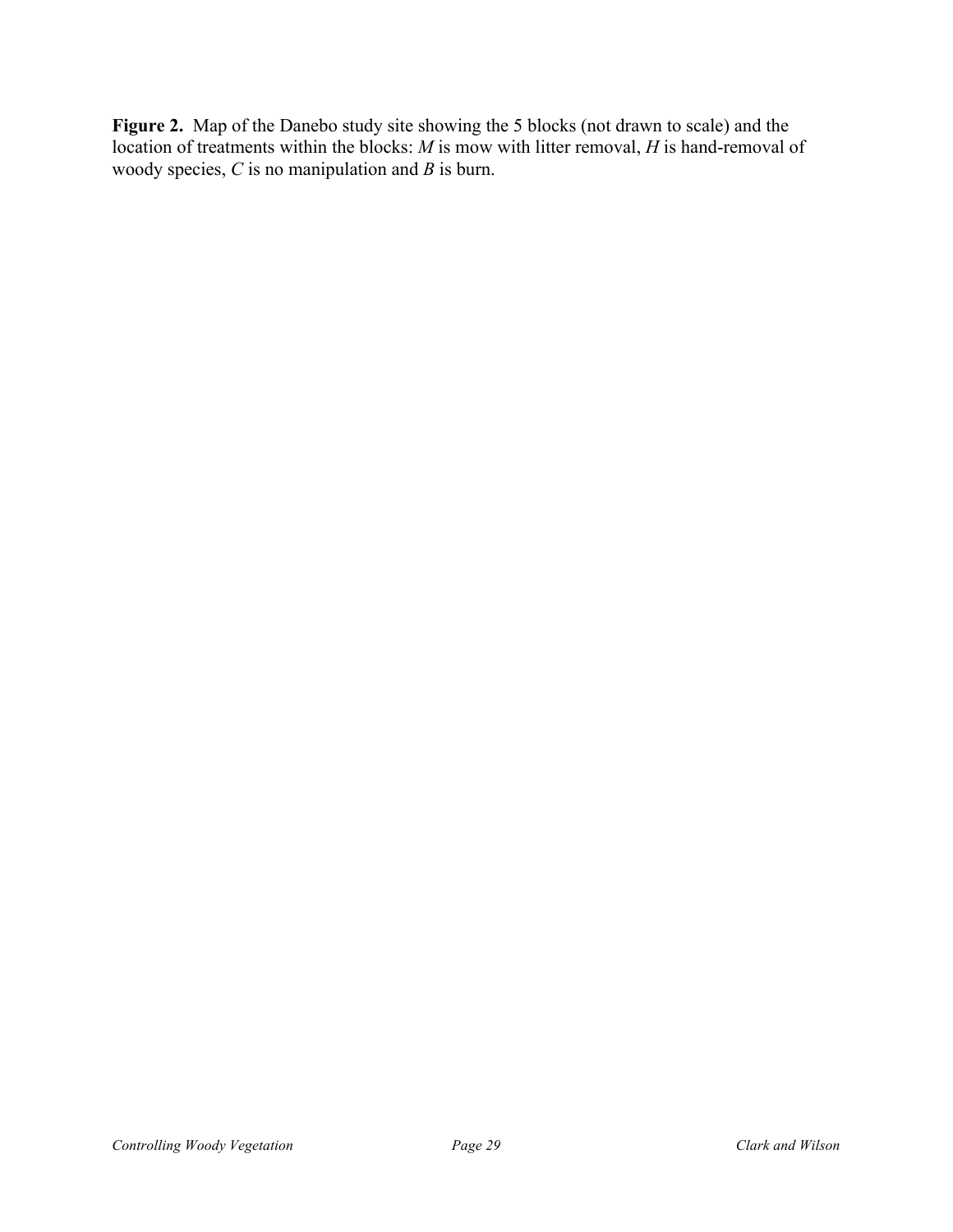**Table 1.** A list of vascular plants found at the Danebo wetland prairie site. All species are in the Willamette Valley wet prairie community unless otherwise indicated. The species list was compiled by Peter Zika, September 1988, and provided by the BLM Coast Range Office. **\***Alien, established in the Oregon flora after white settlement; **<sup>1</sup>** Upland disturbed soils; **<sup>2</sup>** Planted; **<sup>3</sup>** Sensitive Species

Acer macrophyllum $<sup>1</sup>$ </sup> Acer saccharinum\*<sup>2</sup> Agrostis capillaris\*<sup>1</sup> Agrostis stolonifera Aira caryophyllea<sup>\*1</sup> Allium amplectens Allium vineale\* Alopecurus geniculatus Alopecurus pratensis\*<sup>1</sup> Amelanchier alnifolia Anthemis cotula\*<sup>1</sup> Anthoxanthum odoratum\*<sup>1</sup> Araliaceae sp.\*1,2 Arrenatherum elatius<sup>\*1</sup> Aster hallii Avena barbata\*<sup>1</sup> Barbarea orthoceras Beckmannia syzigachne Bellis perennis\*1 Berberis sp. $*^{1,2}$ Betula pendula\* Bidens frondosa Boisduvalia densiflora Brassica hirta\* Briza minor\* Brodiaea hyacinthina Bromus carinatus Bromus mollis<sup>\*1</sup> Camassia quamash Cardamine oligosperma Carex densa Carex echinata Carex feta Carex leporina Carex sp. (ovales) Carex unilateralis Centaureum umbellatum\* Cerastium viscosum\* Chrysanthemum leucanthemum $*$ <sup>1</sup> Chrysanthemum parthenium $*^1$ Cirsium arvense\*<sup>1</sup> Cirsium vulgare\*<sup>1</sup> Convolvulus arvensis\*<sup>1</sup>

Crataegus douglasii Crataegus monogyna\*<sup>1</sup> Cynosurus echinatus\* Dactylis glomerata\*<sup>1</sup> Danthonia californica Daucus carota\*<sup>1</sup> Deschampsia cespitosa Digitalis purpurea<sup>\*1</sup> Dipsacus sylvestris<sup>\*1</sup> Downingia yina Eleocharis acicularis Eleocharis palustris Epilobium glandulosum Epilobium paniculatum Epilobium watsonii Eriophyllum lanatum Eryngium petiolatum Eschscholzia californica<sup>1</sup> Festuca arundinacea\* Festuca bromoides\* Festuca megalura\*<sup>1</sup> Fraxinus latifolia Galium aparine Galium parisiense\* Geranium dissectum\* Gnaphalium palustre Grindelia squarossa Hedera helix $*$ <sup>1,2</sup> Holcus lanatus\* Hordeum brachyantherum Hordeum murinum $*^1$ Hypericum perforatum\* Hypocharis radicata\* Ilex aquifolium $*$ <sup>1,2</sup> Iris sp. $*^2$ Juncus bufonius Juncus effusus Juncus ensifolius Juncus nevadensis Juncus oxymeris Juncus patens Juncus tenuis Lactuca serriola\*<sup>1</sup> Lapsana communis<sup>\*1</sup> Lathyrus latifolius<sup>\*1</sup>

Lathyrus sphaericus\* Leontodon nudicaulis\* Liliaceae sp. $*^2$ Lolium perenne $*$ <sup>1</sup> Lotus corniculatus<sup>\*1</sup> Lotus formosissimus Lotus purshianus Lysimachia nummularia\* Madia glomerata Madia sativa Malva neglecta<sup>\*1</sup> Mentha pulegium\* Microcala quadrangularis<sup>3</sup> Microseris laciniata Microsteris gracilis Moenchia erecta\* Montia fontana Montia linearis Myosotis discolor\* Narcissus pseudonarcissus\* Oemleria cerasiformis Parentucellia viscosa<sup>\*1</sup> Phalaris aquatica\* Phalaris arundinacea Phleum pratense\* Picea pungens $*^{1,2}$ Pinus sp. $*^{1,2}$ Plagiobothrys figuratus Plagiobothrys scouleri Plantago lanceolata\*<sup>1</sup> Poa annua<sup>\*1</sup> Poa compressa<sup>\*1</sup> Poa pratensis\* Poaceae spp. Polygonum aviculare\*<sup>1</sup> Polygonum douglasii Populus nigra\*1,2 Populus trichocarpa Potentilla sp. Prunella vulgaris\* Prunus avium<sup>\*1</sup> Prunus domestica<sup>1,2</sup> Pseudotsuga mensiesii $1,2$ 

Pyrus communis<sup>\*1</sup> Pyrus fusca Pyrus malus\*1,2 Ranunculus aquatilis Ranunculus occidentalis Ranunculus orthorhynchus Rhus diversiloba Rosa eglanteria<sup>\*1</sup> Rosa nutkana Rosa sp. Rosa multiflora\*<sup>1</sup> Rubus discolor\*<sup>1</sup> Rubus laciniatus\*<sup>1</sup> Rubus leucodermis $<sup>1</sup>$ </sup> Rumex acetosella\* Rumex crispus\* Rumex sp. Salix lasiandra Salix piperi Salix piperi x sitchensis Salix scouleriana Salix sitchensis Scilla sp. $*^2$ Sanguisorba minor\*<sup>1</sup> Senecio vulgaris\* Senecio jacobea<sup>\*1</sup> Scirpus acutus Sidalcea cusickii ssp. purpurea<sup>3</sup> Sisyrinchium idahoensis Spergularia rubra<sup>\*1</sup> Syringia vulgaris\*<sup>1,2</sup> Taraxacum officinale\* Thuja plicata $1,2$ Trifolium dubium\* Typha latifolia Veronica arvensis\* Veronica scutellata Vicia cracca<sup>\*1</sup> Vicia hirsute\*<sup>1</sup> Vicia sativa<sup>\*1</sup> Vicia tetrasperma\*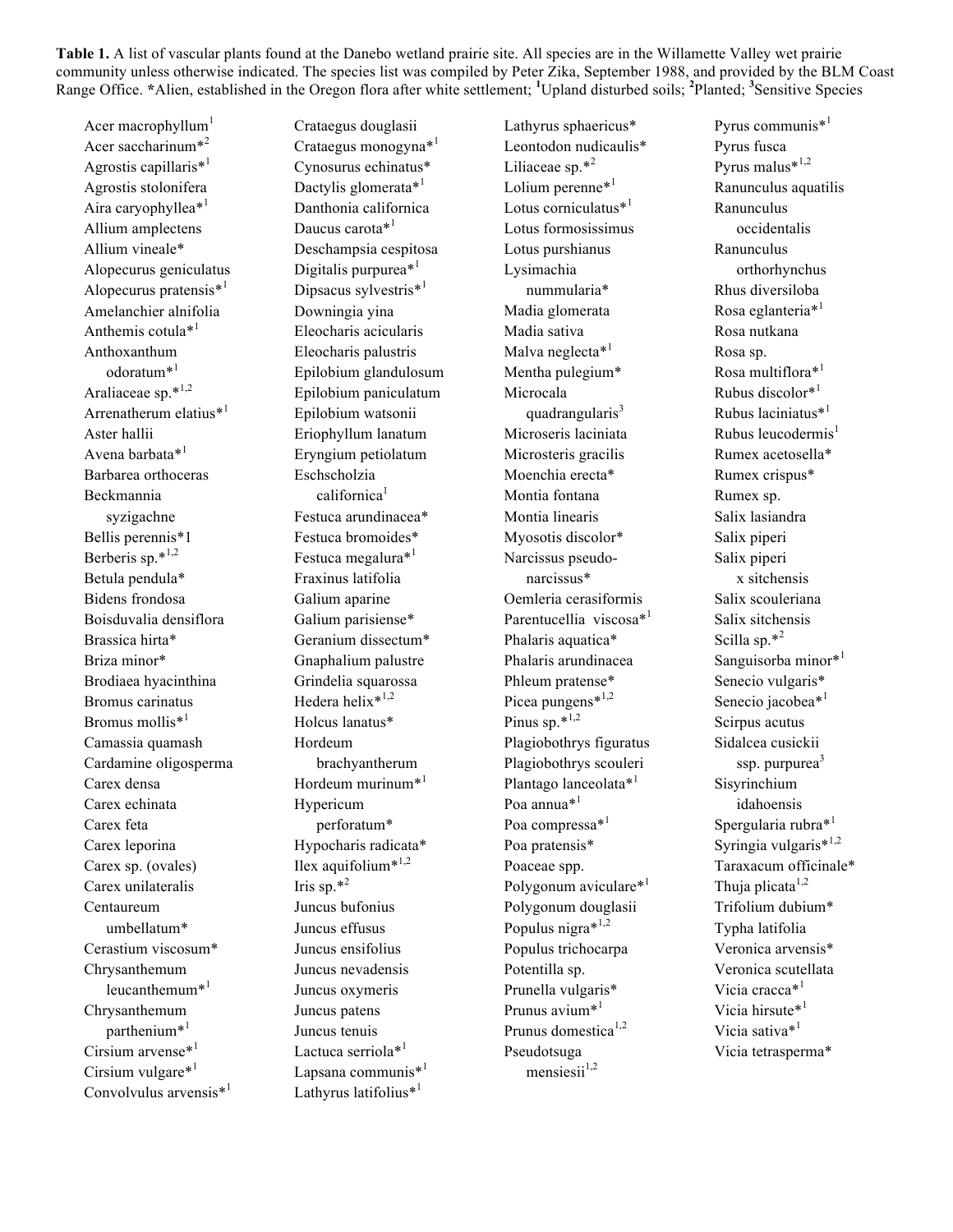**Table 2.** Average cover (%) of woody species and average cover (%) or number of inflorescences of common herbaceous plants in 1994 before management treatments. Woody species include shrubs *Rubus discolor*, *Rubus laciniatus*, *Rosa nutkana, Rosa eglanteria, Crataegus douglasii, Crataegus monogyna*, *Amelanchier alnifolia* and the tree *Fraxinus latifolia*. Values within parentheses are standard deviations.

|                                                                 | <b>Before Treatments</b> |                  |           |            |  |  |
|-----------------------------------------------------------------|--------------------------|------------------|-----------|------------|--|--|
|                                                                 | <b>Burn</b>              | Hand-<br>removal | Mow       | Control    |  |  |
| Woody species (cover)                                           | 10.5(7.7)                | 21.3(21.0)       | 7.1(4.6)  | 12.9(6.0)  |  |  |
| Common native graminoid species<br>Cover                        |                          |                  |           |            |  |  |
| Deschampsia cespitosa                                           | 18.0(6.5)                | 18.7(4.4)        | 21.5(3.9) | 15.3(4.0)  |  |  |
| Number of inflorescences                                        |                          |                  |           |            |  |  |
| Carex unilateralis                                              | 0.0(0.0)                 | 2.1(4.1)         | 1.0(2.2)  | 0.3(0.4)   |  |  |
| Carex densa                                                     | 1.4(2.1)                 | 0.2(0.4)         | 0.7(1.1)  | 1.2(1.2)   |  |  |
| Carex feta/leporina                                             | 0.3(0.4)                 | 0.4(0.9)         | 1.7(2.2)  | 0.3(0.3)   |  |  |
| Carex sp.                                                       | 1.4(1.8)                 | 0.4(0.9)         | 0.9(1.5)  | 1.6(0.6)   |  |  |
| Deschampsia cespitosa                                           | 6.3(4.3)                 | 6.7(2.7)         | 7.9(5.4)  | 4.7(2.3)   |  |  |
| Juncus tenuis                                                   | 1.3(0.7)                 | 0.9(0.8)         | 1.1(0.6)  | 3.1(2.3)   |  |  |
| Group total                                                     | 10.6(5.3)                | 10.7(5.6)        | 13.3(5.5) | 11.1(4.5)  |  |  |
| <b>Common native forb species</b><br>Cover                      |                          |                  |           |            |  |  |
| Eriophyllum lanatum                                             | 0.0(0.0)                 | 0.9(1.6)         | 0.0(0.0)  | 0.5(1.0)   |  |  |
| Lotus purshiana                                                 | 1.5(1.2)                 | 1.2(1.4)         | 1.7(1.6)  | 2.2(2.0)   |  |  |
| Sidalcea cusickii ssp. purpurea                                 | 0.0(0.0)                 | 0.0(0.0)         | 0.1(0.2)  | 0.0(0.0)   |  |  |
| Veronica scutellata                                             | 0.8(1.2)                 | 0.8(1.1)         | 0.6(1.0)  | 1.3(2.1)   |  |  |
| Group total                                                     | 2.3(1.2)                 | 2.9(1.8)         | 2.4(1.4)  | 4.0(3.0)   |  |  |
| Number of inflorescences                                        |                          |                  |           |            |  |  |
| Sisyrinchium idahoensis                                         | 0.0(0.0)                 | 0.0(0.0)         | 0.0(0.0)  | 0.0(0.0)   |  |  |
| Common non-native graminoid species<br>Number of inflorescences |                          |                  |           |            |  |  |
| Anthoxanthum odoratum                                           | 0.9(1.3)                 | 2.4(5.4)         | 4.0(7.4)  | 10.7(23.7) |  |  |
| Holcus lanatus                                                  | 5.8(3.7)                 | 2.7(2.5)         | 2.9(3.5)  | 3.6(2.1)   |  |  |
|                                                                 |                          |                  |           |            |  |  |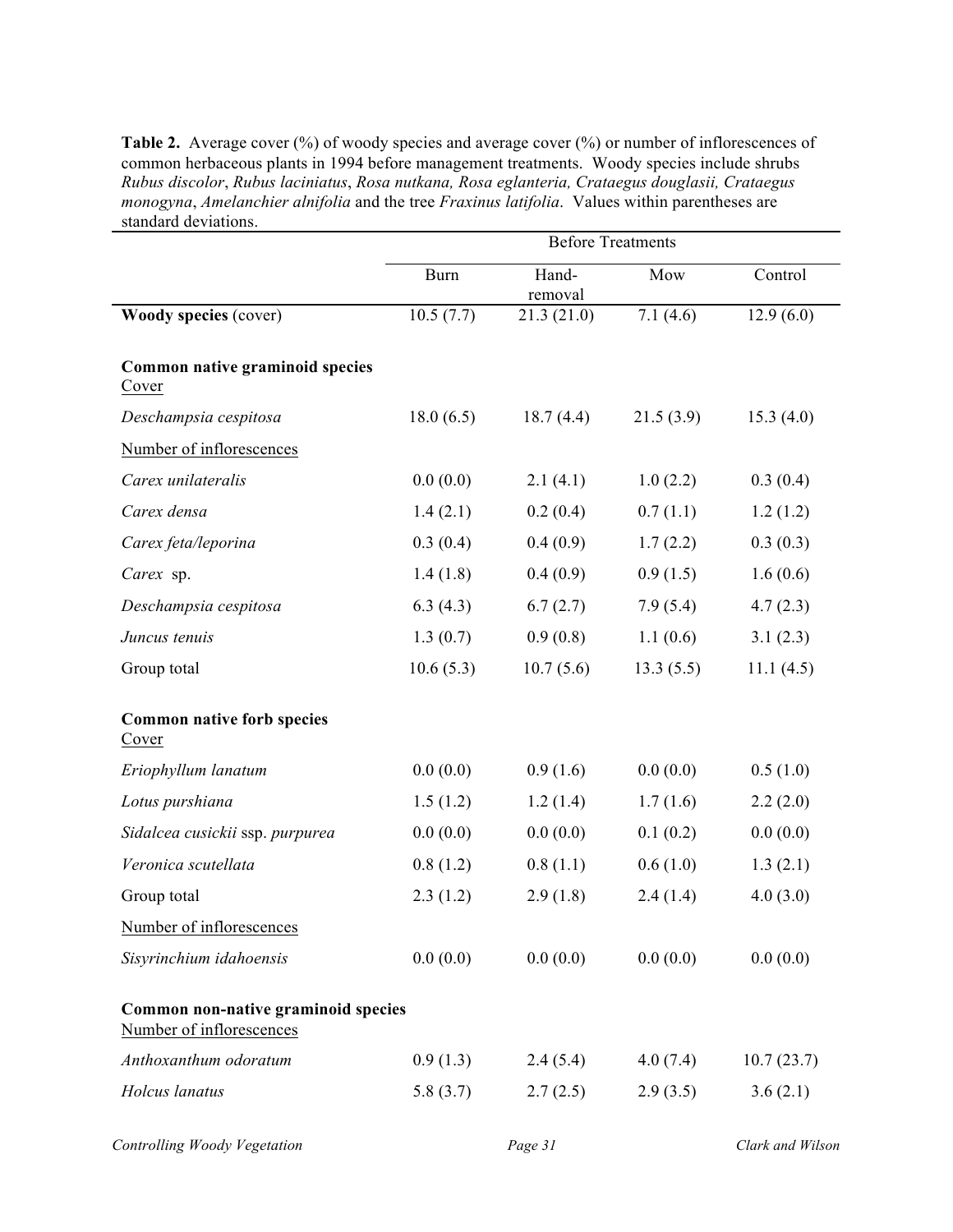| Group total                                    | 6.7(4.6)  | 5.1(4.3)  | 6.9(6.2)  | 14.3(23.0) |
|------------------------------------------------|-----------|-----------|-----------|------------|
| Common non-native forb species<br><u>Cover</u> |           |           |           |            |
| Centaurium umbellatum                          | 0.5(0.6)  | 0.1(0.2)  | 0.5(0.7)  | 0.8(0.9)   |
| Chrysanthemum leucanthemum                     | 0.3(0.6)  | 0.0(0.0)  | 0.0(0.0)  | 0.0(0.0)   |
| Hypericum perforatum                           | 1.4(1.2)  | 1.7(1.5)  | 0.7(1.0)  | 1.1(0.5)   |
| Lysimachia nummularia                          | 0.0(0.0)  | 2.7(6.0)  | 0.0(0.0)  | 3.4(7.6)   |
| Vicia sativa                                   | 0.0(0.0)  | 0.1(0.1)  | 0.0(0.0)  | 0.3(0.3)   |
| Vicia tetrasperma                              | 1.6(1.0)  | 1.1(1.7)  | 1.1(1.0)  | 1.2(0.7)   |
| Group total                                    | 2.2(1.0)  | 4.5(5.6)  | 1.2(1.6)  | 5.3(7.2)   |
|                                                | 39.1(6.3) | 35.1(5.5) | 36.2(4.3) | 38.4(8.6)  |
| <b>Overall cover (all species)</b>             |           |           |           |            |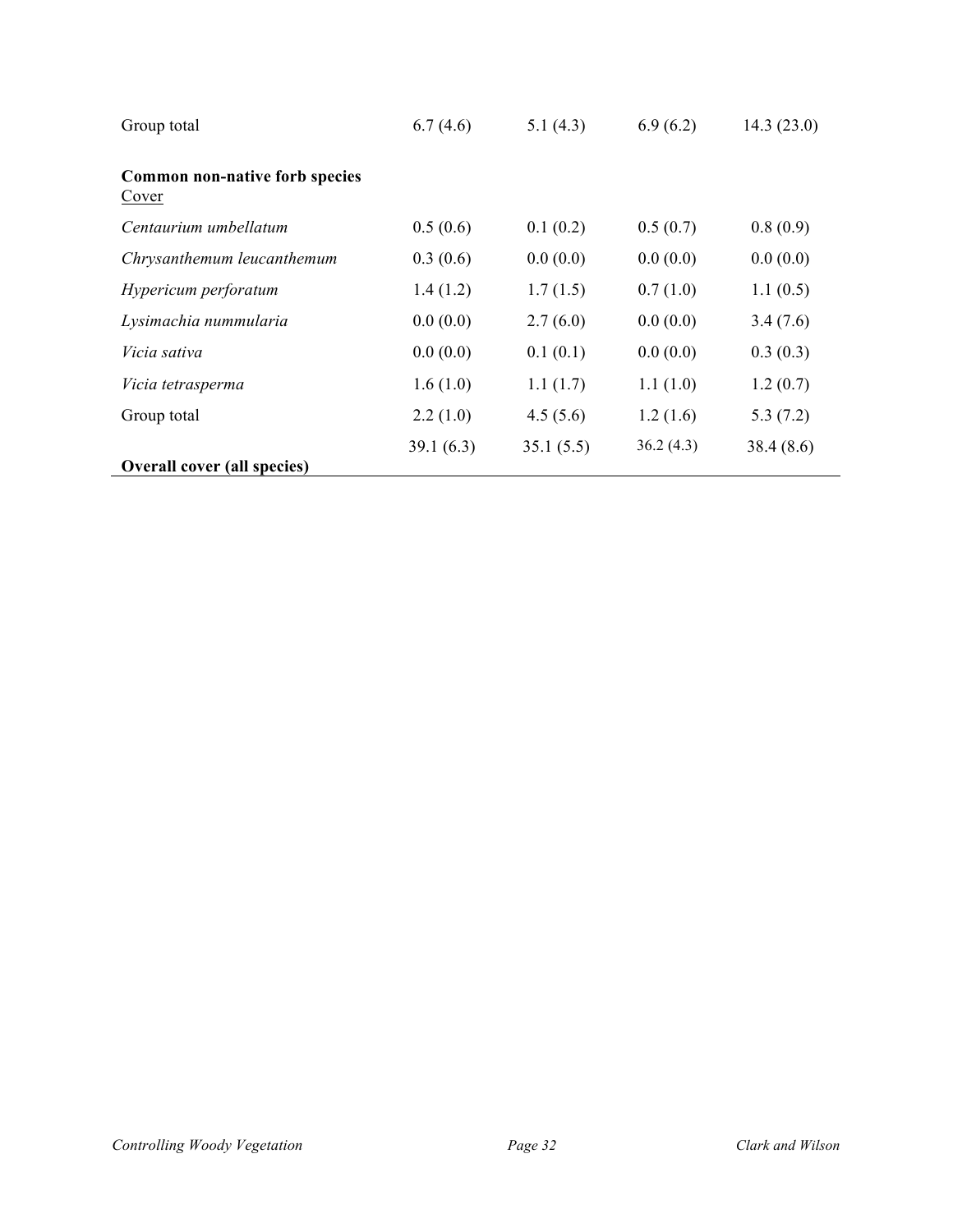**Table 3.** Average percent survival and average proportional change in cover for woody species between 1994 and 1995, between 1994 and 1997, between 1994 and 1999, and between 1994 and 2001 within treatment areas. Reported values are untransformed means. Positive values of cover show increases in abundances after the manipulation; negative values show declines. *P* are the probabilities that survival and proportional changes differed significantly among treatments just by chance (ANOVA, rank transformation). Treatment means with the same letters were statistically indistinguishable.

|          |           | Treatment         |              |           |          |                  |  |  |
|----------|-----------|-------------------|--------------|-----------|----------|------------------|--|--|
|          |           | <b>Burn</b>       | Hand removal | Mow       | Control  | $\boldsymbol{P}$ |  |  |
| Survival | 1995      | 33.3 <sub>b</sub> | 60.0ab       | 88.3a     | 83.3a    | 0.03             |  |  |
| Cover    | 1994-1995 | $-0.91c$          | $-0.82bc$    | $-0.44ab$ | $-0.32a$ | 0.02             |  |  |
|          | 1994-1997 | $-0.63b$          | $-0.79b$     | 0.25a     | 0.20a    | 0.00             |  |  |
|          | 1994-1999 | $-0.81b$          | $-0.65b$     | 0.56a     | 1.44a    | 0.00             |  |  |
|          | 1994-2001 | $-0.74c$          | $-0.54bc$    | 0.37ab    | 1.03a    | 0.00             |  |  |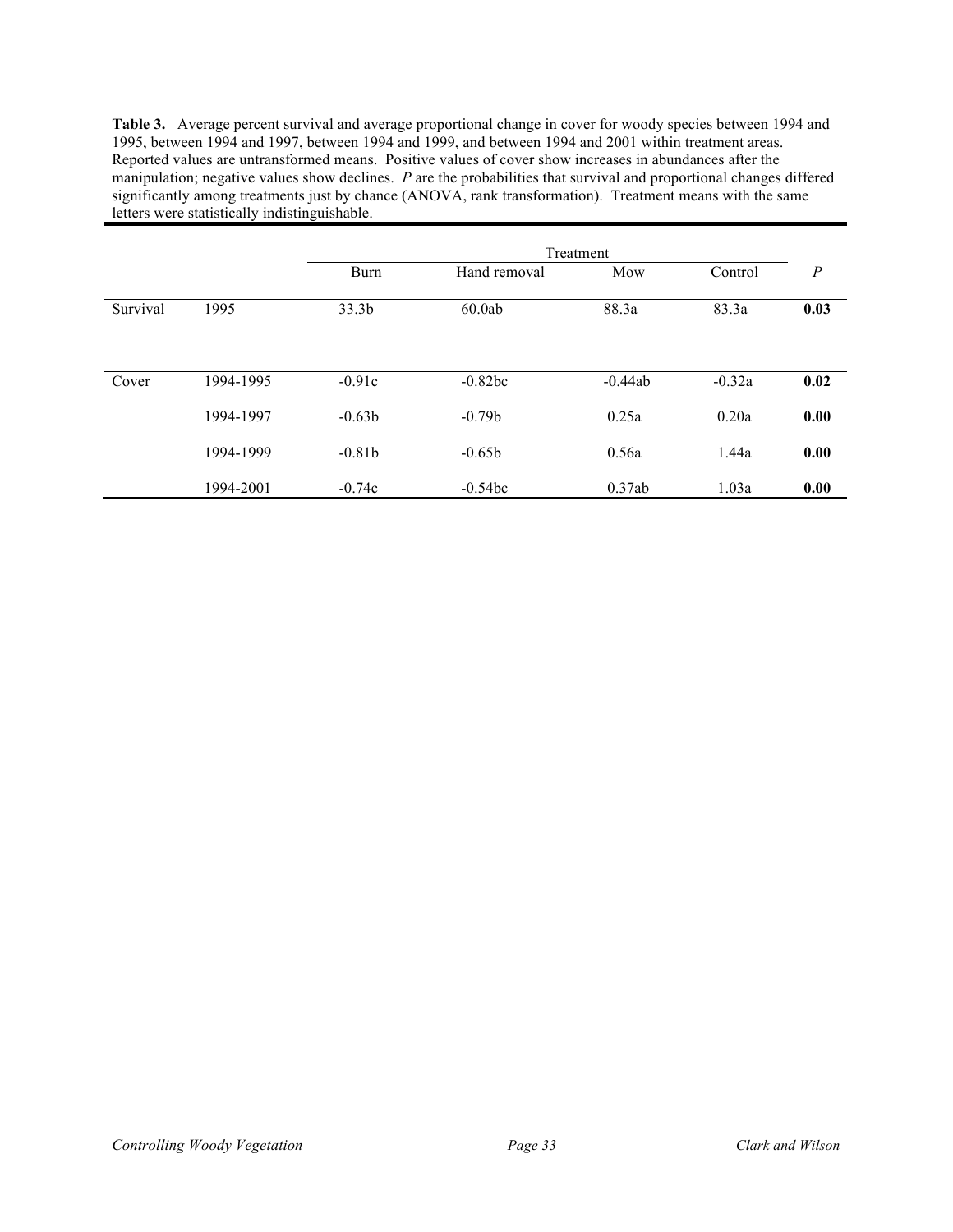**Table 4.** Average proportional change in cover and number of inflorescences of common native graminoid species within treatment areas between 1994 and 1995, between 1994 and 1997, between 1994 and 1999, and between 1994 and 2001. Reported values are untransformed means. Positive values show increases in abundances after the manipulation; negative values show declines. *P* is the probability that the proportional changes differed significantly just by chance (ANOVA). Treatments sharing letters were statistically indistinguishable.

| Common native graminoids | Treatment |                   |          |         |                   |                     |  |
|--------------------------|-----------|-------------------|----------|---------|-------------------|---------------------|--|
|                          |           |                   | Hand-    |         |                   |                     |  |
|                          |           | <b>Burn</b>       | removal  | Mow     | Control           | $\cal P$            |  |
| Cover                    |           |                   |          |         |                   |                     |  |
| Deschampsia cespitosa    | 1995      | 0.25              | $-0.14$  | $-0.25$ | $-0.11$           | 0.50                |  |
|                          | 1997      | 0.31              | 0.08     | $-0.01$ | 0.31              | 0.77                |  |
|                          | 1999      | 0.42              | 0.21     | 0.07    | $-0.06$           | 0.92                |  |
|                          | 2001      | $-0.24$           | 0.10     | $-0.20$ | 0.20              | 0.35                |  |
| Number of inflorescences |           |                   |          |         |                   |                     |  |
| Carex unilateralis       | 1995      | 0.00              | 0.45     | $-0.08$ | 0.47              | 0.56                |  |
|                          | 1997      | 0.00              | 0.66     | 0.36    | 0.27              | 0.99                |  |
|                          | 1999      | 1.80              | $-0.40$  | 0.00    | 0.00              | 0.43                |  |
|                          | 2001      | 4.00b             | $-0.40a$ | 0.01ab  | 1.21 <sub>b</sub> | 0.05                |  |
| Carex densa              | 1995      | 0.74              | $-0.20$  | 0.58    | $-0.50$           | 0.61                |  |
|                          | 1997      | 7.00              | $-0.20$  | 0.58    | $-0.42$           | 0.28                |  |
|                          | 1999      | 1.22              | $-0.20$  | 0.40    | $-0.56$           | 0.23                |  |
|                          | 2001      | 3.21              | $-0.20$  | 0.03    | $-0.31$           | 0.51                |  |
| Carex leporina/feta      | 1995      | $-0.40$           | $-0.20$  | $-0.80$ | $-0.60$           | 0.17                |  |
|                          | 1997      | $-0.40$           | $-0.20$  | $-0.63$ | 2.10              | 0.35                |  |
|                          | 1999      | $-0.40$           | $-0.20$  | $-0.80$ | $-0.60$           | 0.17                |  |
|                          | 2001      | $-0.40$           | $-0.20$  | $-0.80$ | $-0.60$           | 0.17                |  |
| Carex sp.                | 1995      | 4.98              | 12.87    | 9.77    | 1.34              | 0.63                |  |
|                          | 1997      | 21.52             | 3.73     | 27.37   | 2.10              | 0.61                |  |
|                          | 1999      | 1.23              | 19.2     | 13.02   | 2.03              | 0.56                |  |
|                          | 2001      | 0.38              | 12.53    | 17.17   | 1.53              | 0.25                |  |
| Deschampsia cespitosa    | 1995      | 1.92              | 2.21     | 1.01    | 2.46              | 0.21                |  |
|                          | 1997      | 0.99 <sub>b</sub> | 2.35a    | 2.16ab  | 3.12a             | 0.10                |  |
|                          | 1999      | 0.01 <sub>b</sub> | 1.74a    | 1.07ab  | 0.65ab            | $\boldsymbol{0.08}$ |  |
|                          | 2001      | 0.21              | 0.79     | $-0.19$ | 1.39              | 0.32                |  |
| Juncus tenuis            | 1995      | 43.74             | 20.12    | 16.25   | 5.73              | 0.35                |  |
|                          | 1997      | 4.74a             | 1.93ab   | 6.08a   | 0.93 <sub>b</sub> | 0.02                |  |
|                          | 1999      | 13.14             | 2.57     | 12.38   | 2.60              | 0.26                |  |
|                          | 2001      | 18.27b            | 6.36ab   | 14.57b  | 2.86a             | 0.02                |  |
| Group total              | 1995      | 6.29              | 2.62     | 2.08    | 2.71              | 0.58                |  |
|                          | 1997      | 2.02              | 1.97     | 2.60    | 1.48              | 0.51                |  |
|                          | 1999      | 1.73              | 1.41     | 1.47    | 0.76              | 0.18                |  |
|                          | 2001      | 3.49              | 0.90     | 1.05    | 0.63              | 0.92                |  |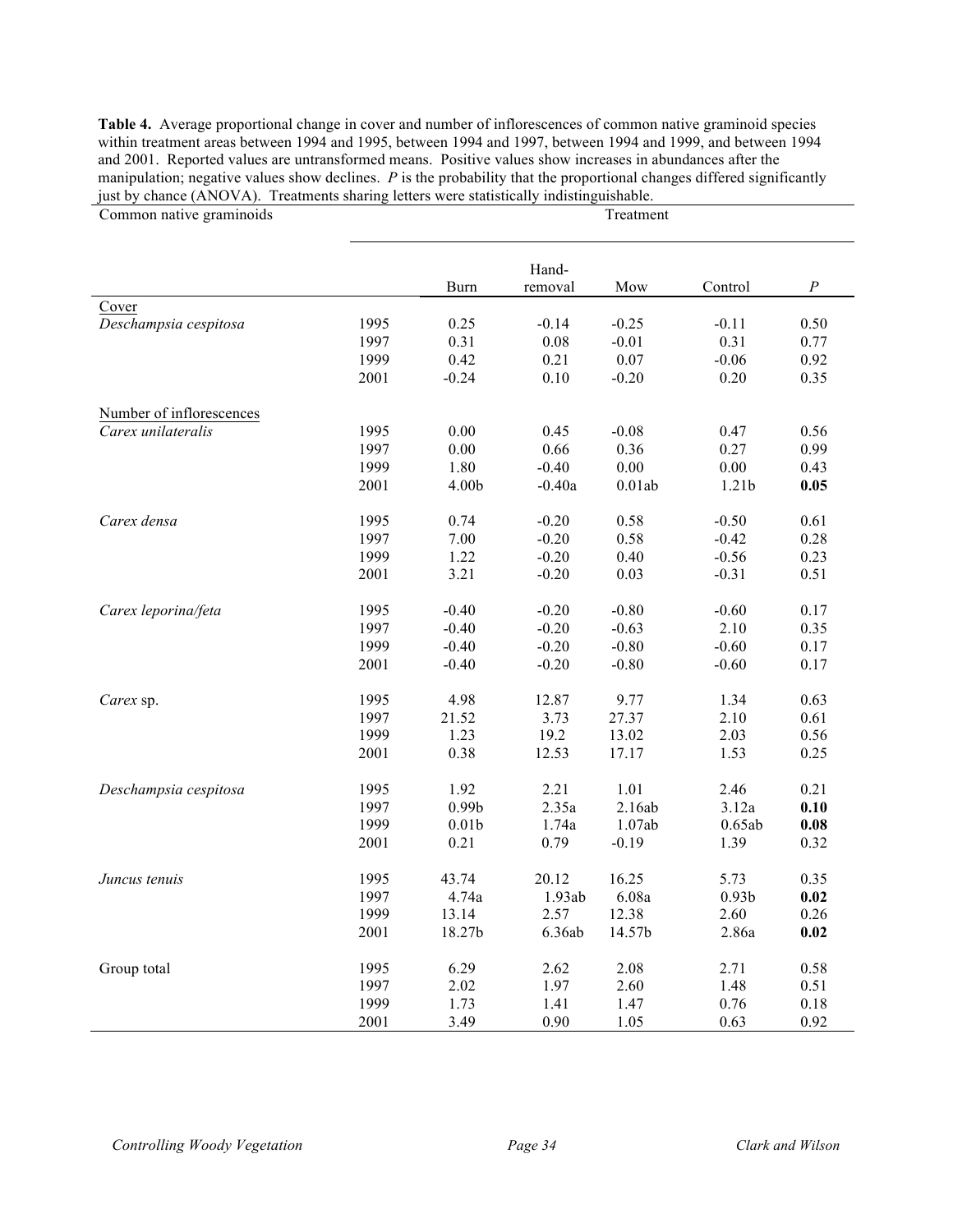**Table 5.** Average proportional change in cover and number of inflorescences of common native forb species within treatment areas between 1994 and 1995, between 1994 and 1997, between 1994 and 1999, and between 1994 and 2001. Reported values are untransformed means. Positive values show increases in abundances after the manipulation; negative values show declines. *P* is the probability that the proportional changes differed significantly just by chance (ANOVA). No comparisons were made in years when a species was found by chance in only one treatment. Treatments sharing letters were statistically indistinguishable.

| Common native forbs             |      | Treatment   |                  |           |          |          |
|---------------------------------|------|-------------|------------------|-----------|----------|----------|
|                                 |      | <b>Burn</b> | Hand-<br>removal | Mow       | Control  | $\cal P$ |
|                                 |      |             |                  |           |          |          |
| Cover<br>Eriophyllum lanatum    | 1995 | 0.00        | 0.12             | 0.00      | $-0.16$  | 0.36     |
|                                 | 1997 | 0.00        | 0.47             | 0.00      | $-0.10$  | 0.13     |
|                                 | 1999 | 0.47        | 0.55             | 0.00      | 0.35     | 0.89     |
|                                 | 2001 | 1.67        | 0.83             | 0.00      | 0.55     | 0.90     |
| Lotus purshiana                 | 1995 | $-0.47$     | 0.34             | $-0.43$   | $-0.44$  | 0.30     |
|                                 | 1997 | $-0.04a$    | 14.83a           | $-0.52ab$ | $-0.64b$ | 0.09     |
|                                 | 1999 | $-0.15$     | 3.88             | $-0.16$   | $-0.41$  | 0.77     |
|                                 | 2001 | 0.76        | $-0.34$          | $-0.35$   | $-0.41$  | 0.73     |
| Sidalcea cusickii ssp. purpurea | 1995 | 0.00        | 0.00             | $-0.30$   | 0.00     |          |
|                                 | 1997 | 0.00        | 0.00             | $-0.10$   | 0.00     |          |
|                                 | 1999 | 0.00        | 0.00             | 0.00      | 0.00     |          |
|                                 | 2001 | 0.00        | 0.00             | 0.11      | 0.00     |          |
| Veronica scutellata             | 1995 | $-0.23$     | $-0.24$          | $-0.29$   | $-0.39$  | 0.89     |
|                                 | 1997 | 0.21ab      | 0.79a            | 0.98a     | $-0.54b$ | 0.08     |
|                                 | 1999 | $-0.13$     | 0.00             | $-0.26$   | $-0.36$  | 0.81     |
|                                 | 2001 | $-0.39$     | $-0.03$          | 0.26      | 0.46     | 0.57     |
| Group total                     | 1995 | $-0.41$     | $-0.22$          | $-0.57$   | $-0.56$  | 0.35     |
|                                 | 1997 | 0.08a       | 1.67a            | $-0.14ab$ | $-0.77b$ | 0.04     |
|                                 | 1999 | $-0.25$     | 0.04             | $-0.25$   | $-0.56$  | 0.13     |
|                                 | 2001 | $-0.17$     | $-0.22$          | $-0.06$   | $-0.57$  | 0.91     |
| Number of inflorescences        |      |             |                  |           |          |          |
| Sisyrinchium idahoensis         | 1995 | 0.00        | 0.00             | 0.00      | 0.00     |          |
|                                 | 1997 | 0.00        | 0.00             | 2.47      | 0.00     |          |
|                                 | 1999 | 6.27        | 0.00             | 4.27      | 0.00     | 0.11     |
|                                 | 2001 | 10.67       | 0.00             | 0.67      | $0.00\,$ | 0.43     |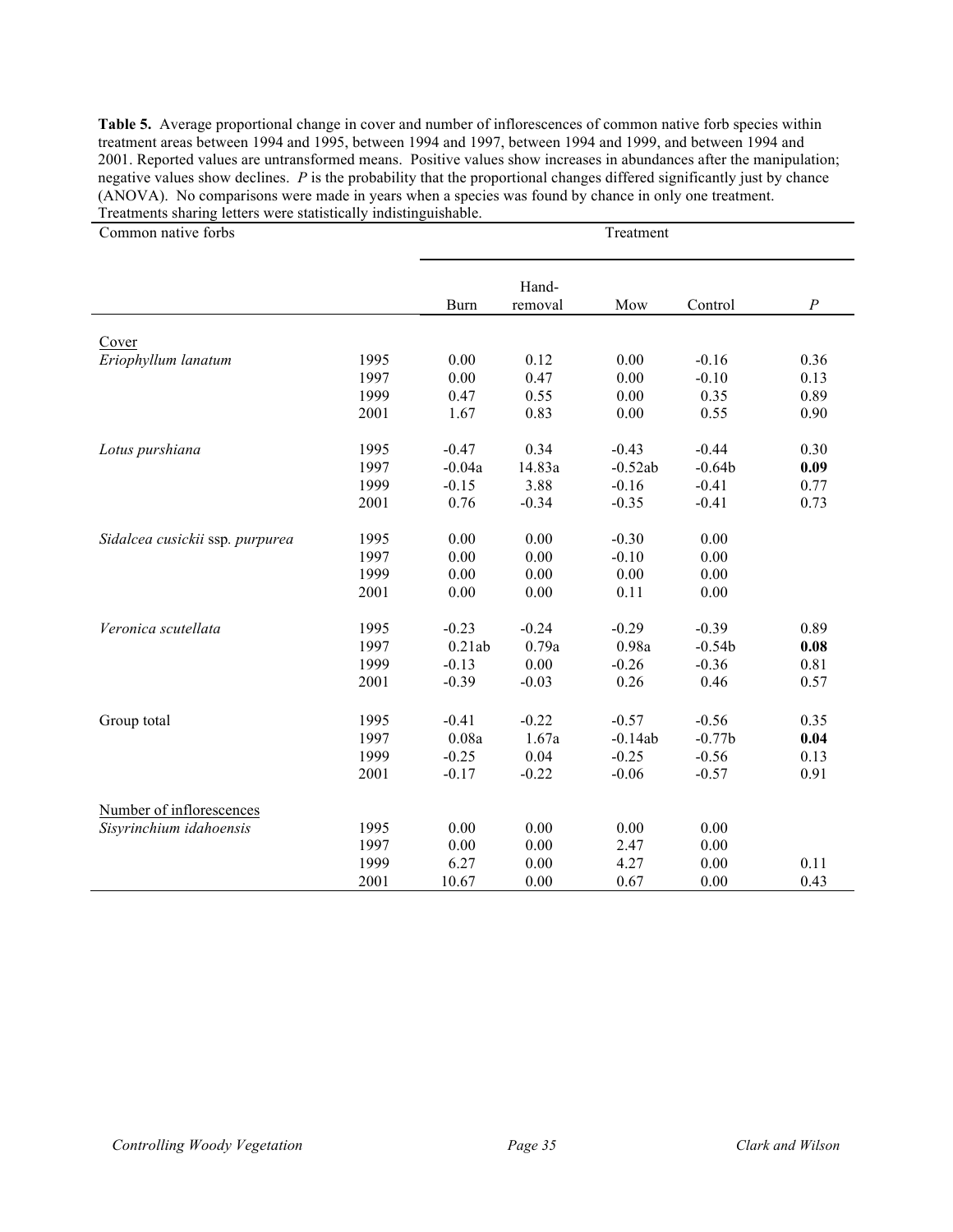**Table 6.** Average proportional change in number of inflorescences of common non-native graminoids species within treatment areas between 1994 and 1995, between 1994 and 1997, between 1994 and 1999, and between 1994 and 200. Reported values are untransformed means. Positive values show increases in abundances after the manipulation; negative values show declines. *P* is the probability that the proportional changes differed significantly just by chance (ANOVA). Treatments sharing letters were statistically indistinguishable.

| Common non-native graminoids |      | Treatment |                  |                   |           |          |  |
|------------------------------|------|-----------|------------------|-------------------|-----------|----------|--|
|                              |      | Burn      | Hand-<br>removal | Mow               | Control   | $\cal P$ |  |
| Number of inflorescences)    |      |           |                  |                   |           |          |  |
| Anthoxanthum odoratum        | 1995 | 1.04      | 2.66             | 0.64              | $-0.27$   | 0.45     |  |
|                              | 1997 | 4.67ab    | 0.44bc           | 4.80a             | $-0.25c$  | 0.02     |  |
|                              | 1999 | 1.39      | 0.80             | 13.39             | 3.22      | 0.33     |  |
|                              | 2001 | 7.90      | 2.2              | 73.92             | 45.72     | 0.11     |  |
| Holcus lanatus               | 1995 | $-0.71$   | 1.34             | 4.45              | $-0.38$   | 0.45     |  |
|                              | 1997 | $-0.72b$  | 5.46a            | 11.50a            | $-0.80b$  | 0.01     |  |
|                              | 1999 | $-0.90b$  | 6.98a            | 1.21a             | $-0.19a$  | 0.02     |  |
|                              | 2001 | $-0.92a$  | 8.17b            | 0.09ab            | $-0.02ab$ | 0.06     |  |
| Group total                  | 1995 | $-0.54$   | $-0.21$          | 0.19              | $-0.52$   | 0.68     |  |
|                              | 1997 | 0.45cb    | 2.79a            | 1.92ab            | $-0.68c$  | 0.03     |  |
|                              | 1999 | $-0.55b$  | 0.59ab           | 1.47a             | $-0.18b$  | 0.01     |  |
|                              | 2001 | 0.16a     | 1.90ab           | 3.35 <sub>b</sub> | 1.55ab    | 0.07     |  |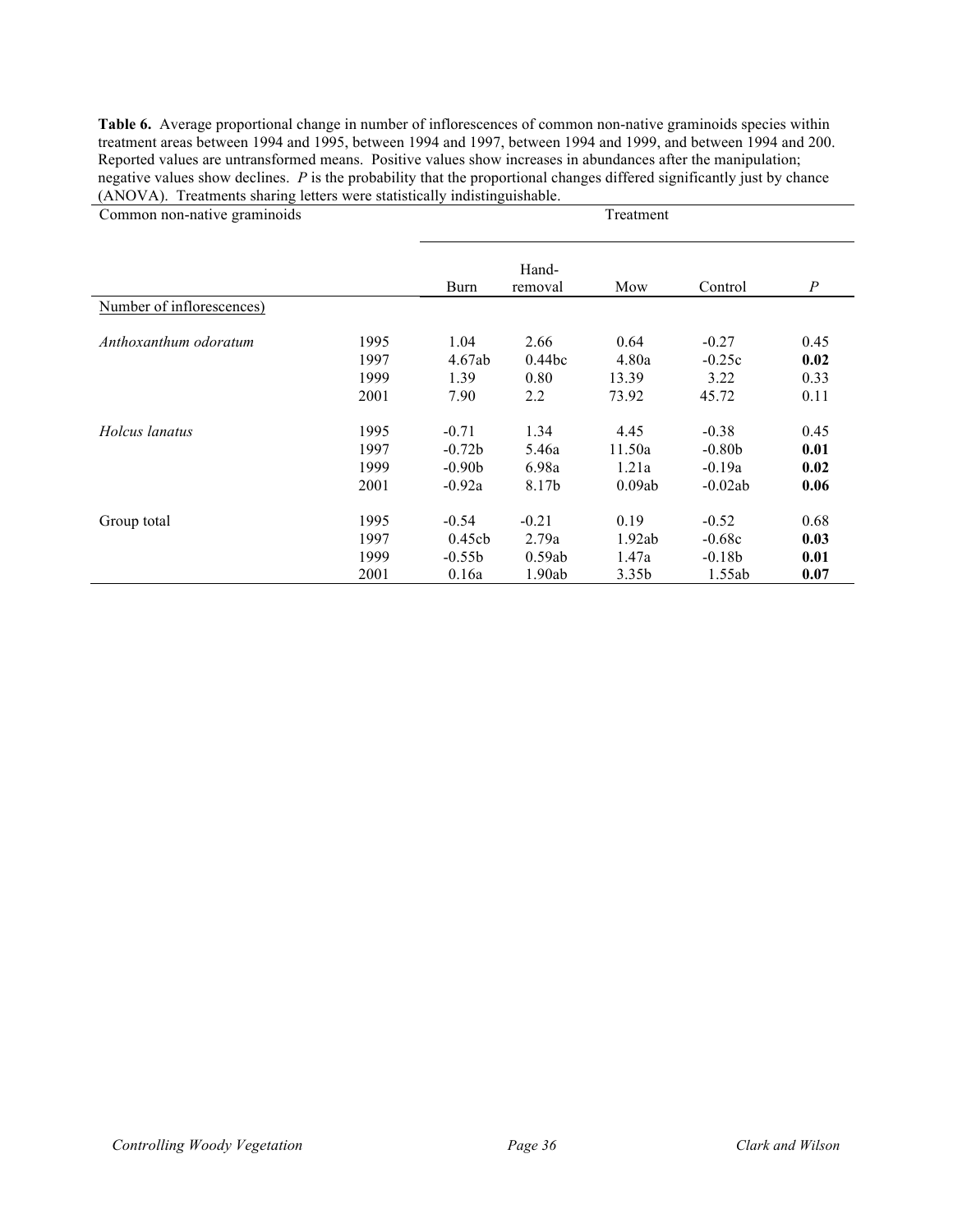**Table 7.** Average proportional change in cover of common non-native forb species within treatment areas between 1994 and 1995, between 1994 and 1997, between 1994 and 1999, and between 1994 and 2001. Reported values are untransformed means. Positive values show increases in abundances after the manipulation; negative values show declines. No comparisons were made in years when a species was found by chance in only one treatment. *P* is the probability that the proportional changes differed significantly just by chance (ANOVA). Treatments sharing letters were statistically indistinguishable.

| Common non-native forbs<br>(cover) |      | Treatment   |           |          |           |          |  |
|------------------------------------|------|-------------|-----------|----------|-----------|----------|--|
|                                    |      |             | Hand-     |          |           |          |  |
|                                    |      | <b>Burn</b> | removal   | Mow      | Control   | $\cal P$ |  |
|                                    |      |             |           |          |           |          |  |
| Centaurium umbellatum              | 1995 | $-0.40$     | $-0.27$   | $-0.37$  | $-0.77$   | 0.64     |  |
|                                    | 1997 | 0.22        | 1.97      | 2.01     | 3.41      | 0.42     |  |
|                                    | 1999 | $-0.40$     | $-0.05$   | $-0.46$  | $-0.63$   | 0.62     |  |
|                                    | 2001 | $-0.40$     | $-0.13$   | $-0.27$  | 2.56      | 0.76     |  |
| Chrysanthemum leucanthemum         | 1995 | $-0.35$     | 0.00      | 0.00     | 0.00      |          |  |
|                                    | 1997 | $-0.28$     | 0.00      | $0.00\,$ | 0.00      |          |  |
|                                    | 1999 | 0.03        | 0.00      | 0.00     | 1.13      | 0.92     |  |
|                                    | 2001 | 0.56        | 2.50      | 0.00     | 1.17      | 0.29     |  |
| Hypericum perforatum               | 1995 | $-0.99$     | $-0.89$   | $-0.08$  | $-0.60$   | 0.25     |  |
|                                    | 1997 | $-0.89b$    | $-0.78b$  | $-0.24a$ | 0.92a     | 0.00     |  |
|                                    | 1999 | $-1.00$     | $-0.94$   | $-0.47$  | $-0.88$   | 0.19     |  |
|                                    | 2001 | $-0.82$     | $-0.89$   | 0.23     | $-0.59$   | 0.49     |  |
| Lysimachia nummularia              | 1995 | 0.00        | $-0.14$   | 0.00     | $-0.11$   | 0.42     |  |
|                                    | 1997 | 0.00        | $-0.10$   | 0.00     | $-0.06$   | 0.42     |  |
|                                    | 1999 | 0.00        | $-0.13$   | 0.00     | $-0.14$   | 0.43     |  |
|                                    | 2001 | 0.00        | $-0.07$   | 0.00     | $-0.12$   | 0.43     |  |
| Vicia sativa                       | 1995 | 0.00a       | 0.07a     | 0.13a    | $-0.60b$  | 0.03     |  |
|                                    | 1997 | 4.80        | 0.03      | 1.30     | $-0.20$   | 0.45     |  |
|                                    | 1999 | 0.00        | 4.83      | 7.13     | $-0.05$   | 0.30     |  |
|                                    | 2001 | 0.00        | $-0.15$   | 2.33     | 0.10      | 0.32     |  |
| Vicia tetrasperma                  | 1995 | $-0.65ab$   | $-0.30a$  | $-0.15a$ | $-0.91b$  | 0.07     |  |
|                                    | 1997 | $-0.03$     | 1.52      | 0.39     | 0.35      | 0.68     |  |
|                                    | 1999 | $-0.04$     | 3.15      | 3.91     | 1.19      | 0.37     |  |
|                                    | 2001 | 0.16        | 2.65      | 1.18     | 0.34      | 0.24     |  |
| Group total                        | 1995 | $-0.89$     | $-0.78$   | $-0.48$  | $-0.77$   | 0.24     |  |
|                                    | 1997 | $-0.30b$    | $-0.45b$  | 0.43a    | 0.28a     | 0.03     |  |
|                                    | 1999 | $-0.44b$    | $-0.11ab$ | 2.32a    | $-0.15ab$ | 0.08     |  |
|                                    | 2001 | $-0.50$     | $-0.54$   | $-0.20$  | $-0.42$   | 0.25     |  |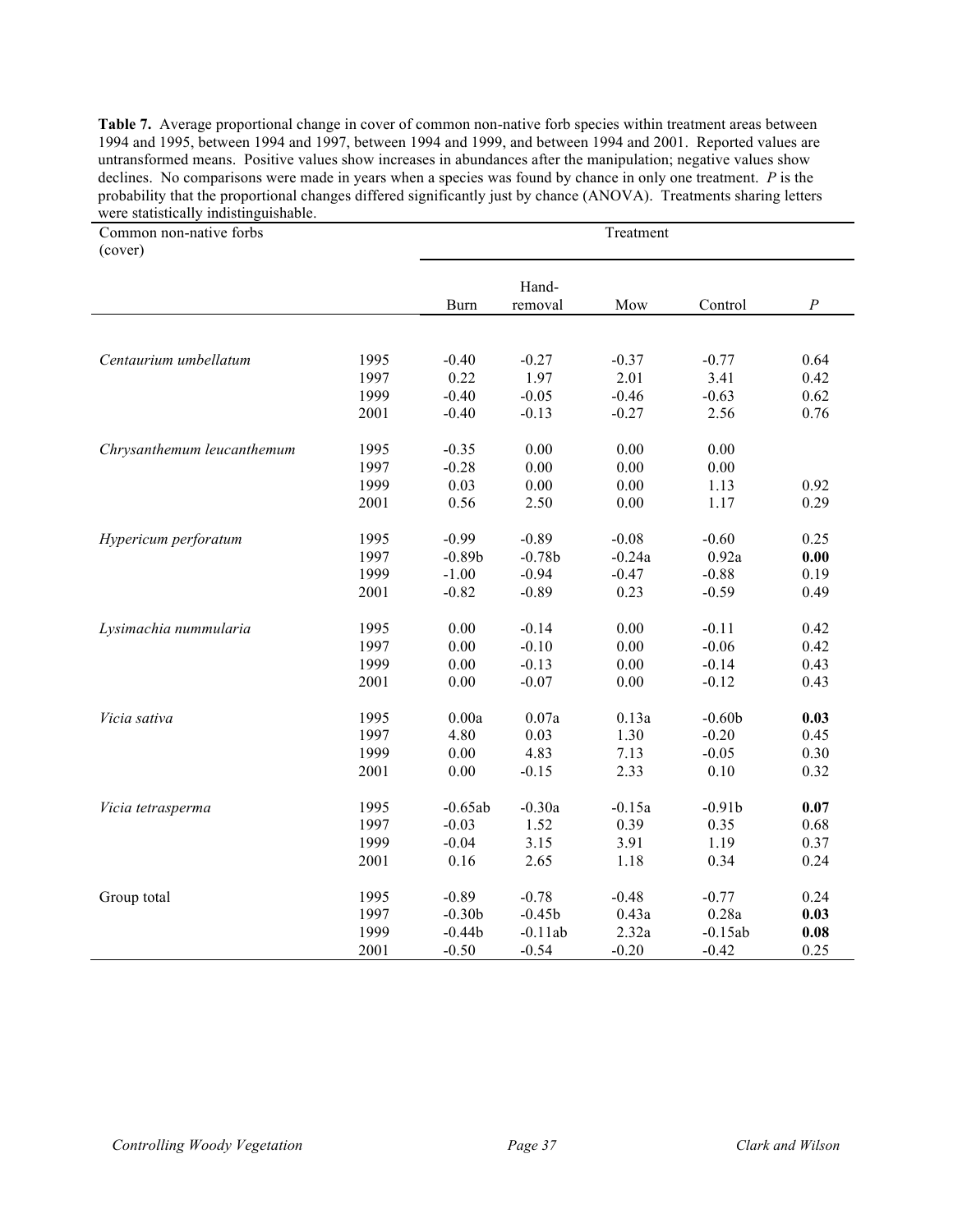**Table 8.** Average proportional change total cover of all vascular species within treatment areas between 1994 and 1995, between 1994 and 1997, between 1994 and 1999, and between 1994 and 2001. Reported values are untransformed means. Positive values show increases in abundances after the manipulation; negative values show declines. *P* is the probability that the proportional changes differed significantly just by chance (ANOVA). Treatments sharing letters were statistically indistinguishable.

| Total herbaceous cover | Treatment |                   |                   |       |                   |                |
|------------------------|-----------|-------------------|-------------------|-------|-------------------|----------------|
|                        |           | Burn              | Hand-<br>removal  | Mow   | Control           | $\overline{P}$ |
|                        | 1995      | 0.01 <sub>b</sub> | 0.04 <sub>b</sub> | 0.32a | $-0.12b$          | 0.01           |
|                        | 1997      | 0.41              | 0.42              | 0.60  | 0.31              | 0.71           |
|                        | 1999      | 0.33ab            | 0.42a             | 0.72a | $-0.09b$          | 0.04           |
|                        | 2001      | 0.19 <sub>b</sub> | 0.20ab            | 0.49a | 0.10 <sub>b</sub> | 0.09           |